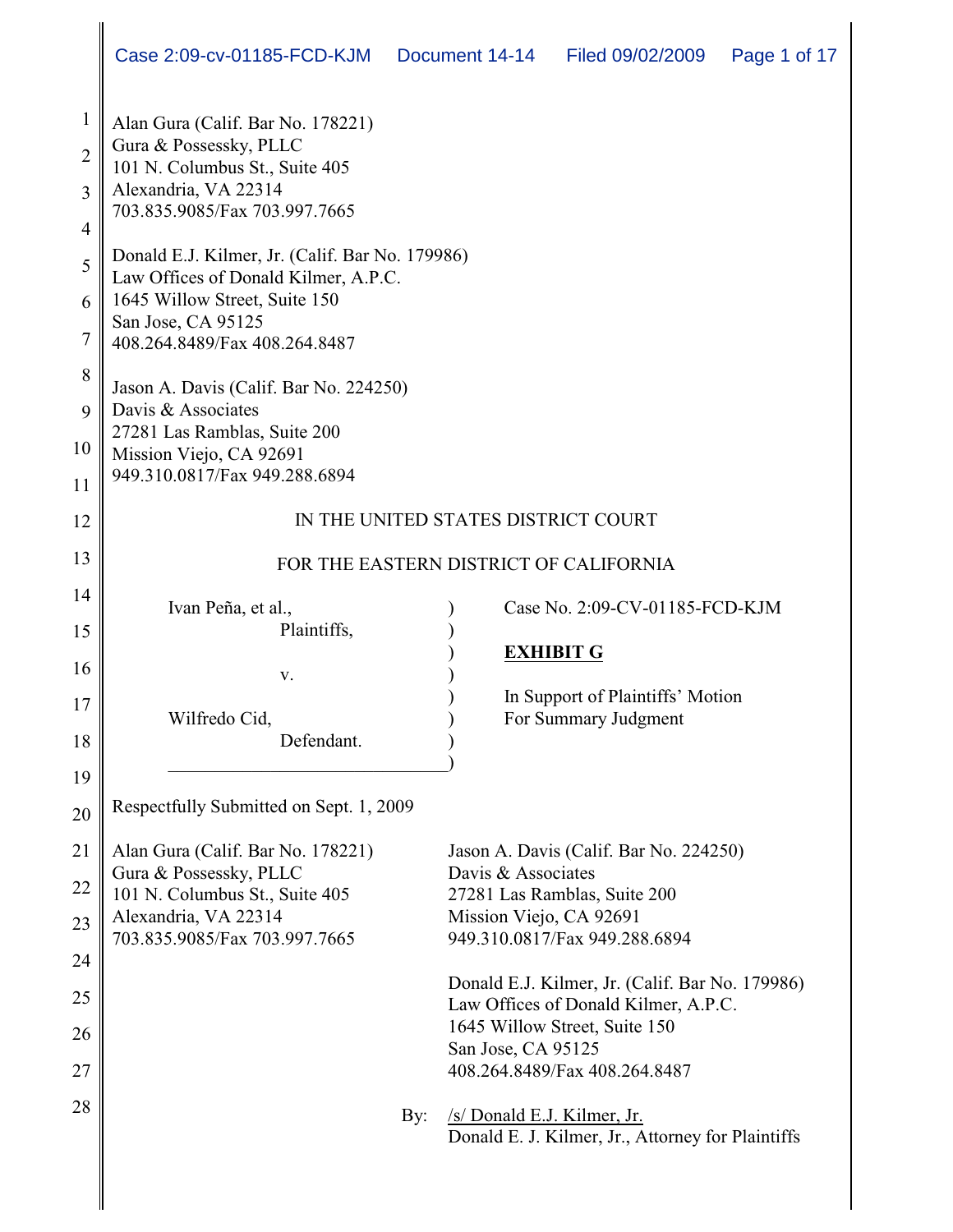

The following handgun model listings have expired and consequently have been removed from the DOJ Handgun Roster and may no longer be sold, manufactured, etc., within California unless such sale, manufacture, etc., is otherwise expressly allowed under

De-Certified Handgun Models

| <b>Make</b>                   | <b>Model</b>                                                   | <b>Caliber</b> | <b>Type</b> | <b>Barrel</b><br>Length | <b>Date De-Certified</b> |
|-------------------------------|----------------------------------------------------------------|----------------|-------------|-------------------------|--------------------------|
| Walther USA (Carl<br>Walther) | P1 (Century Int'l) / Composite,<br>Steel                       | 9mm            | Pistol      | 4.94"                   | 8/21/2009                |
| Kimber                        | Ultra Ten II / Stainless Steel,<br>Polymer                     | .45 ACP        | Pistol      | 3"                      | 8/19/2009                |
| <b>Ed Brown Products</b>      | SF-BB-CAL (Special Forces) /<br>Carbon Steel                   | .45 ACP        | Pistol      | 5"                      | 8/16/2009                |
| Firestorm (Gabilondo)         | Mini Fire Storm 9mm / Blue Steel,<br>Alloy                     | 9mm            | Pistol      | 3.375"                  | 7/29/2009                |
| <b>Ed Brown Products</b>      | Executive Target "ET-BB-CAL" /<br>Carbon Steel                 | .45 ACP        | Pistol      | 5"                      | 7/18/2009                |
| Kimber                        | Team Match II / Stainless Steel                                | .45 ACP        | Pistol      | 5"                      | 7/17/2009                |
| Sturm, Ruger & Co.            | P95L / Blued Steel, Stnls Steel,<br>Polymer                    | 9mm            | Pistol      | 3.90"                   | 6/25/2009                |
| <b>Ed Brown Products</b>      | KC-SS-CAL / Stainless Steel                                    | .45 ACP        | Pistol      | 4.25"                   | 6/24/2009                |
| <b>Browning</b>               | <b>Buck Mark Micro Standard URX</b><br>SE MS / Steel, Alloy    | .22 LR         | Pistol      | 4"                      | 6/18/2009                |
| <b>Browning</b>               | Buck Mark SE MS Lt Splash 7.25<br>URX FO, Adj S / Steel, Alloy | $.22$ LR       | Pistol      | 7.25"                   | 6/18/2009                |
| Sturm, Ruger & Co.            | KMK512GCUS / Stainless Steel                                   | .22 LR         | Pistol      | 5.5"                    | 6/18/2009                |
| Sturm, Ruger & Co.            | P97D / Blue Steel, Polymer                                     | .45 ACP        | Pistol      | 4.25"                   | 6/13/2009                |
| Magnum Research               | BE9900RB / Steel                                               | 9mm            | Pistol      | 3.5"                    | 6/11/2009                |
| Sturm, Ruger & Co.            | KGP-141TG / Stainless Steel                                    | .357 Magnum    | Revolver    | 4"                      | 6/3/2009                 |
| Sturm, Ruger & Co.            | KSP-321XTG / Stainless Steel                                   | .357 Magnum    | Revolver    | 2.25"                   | 6/3/2009                 |
| Sturm, Ruger & Co.            | KP95DPR / Stainless Steel,<br>Polymer                          | 9mm            | Pistol      | $3.9"$                  | 5/27/2009                |
| Sturm, Ruger & Co.            | P95DPR / Blue Steel, Polymer                                   | 9mm            | Pistol      | 3.9"                    | 5/27/2009                |
| Sturm, Ruger & Co.            | KP944D / Stainless Steel, Alum.<br>Alloy                       | .40 S&W        | Pistol      | 4.20"                   | 5/15/2009                |
| Kimber                        | Stainless TLE/RL II / Stainless<br>Steel                       | .45 ACP        | Pistol      | $5"$                    | 5/10/2009                |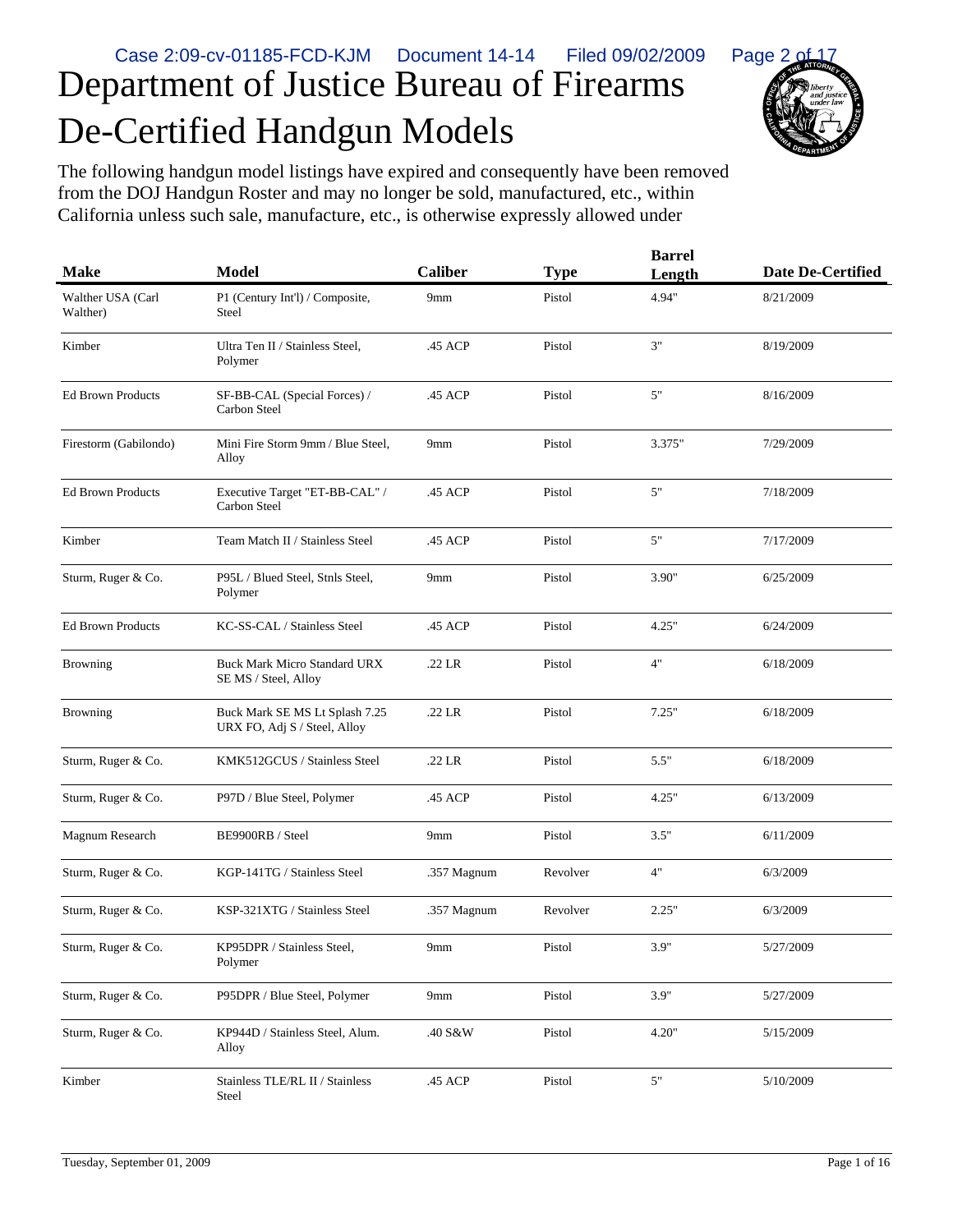## Case 2:09-cv-01185-FCD-KJM Document 14-14 Filed 09/02/2009 Page 3 of 17

| <b>Make</b>           | <b>Model</b>                                                      | <b>Caliber</b> | <b>Type</b> | <b>Barrel</b><br>Length | <b>Date De-Certified</b> |
|-----------------------|-------------------------------------------------------------------|----------------|-------------|-------------------------|--------------------------|
| Sturm, Ruger & Co.    | KP345DPR / Stainless Steel,<br>Polymer                            | .45 ACP        | Pistol      | 4.2"                    | 4/25/2009                |
| Sturm, Ruger & Co.    | KSRH-9454 / Stainless Steel                                       | .454 Casull    | Revolver    | 9.5"                    | 4/17/2009                |
| <b>Charles Daly</b>   | CDGR6002 1911 A-1 / Blue Steel                                    | .45 ACP        | Pistol      | 5"                      | 4/4/2009                 |
| Sturm, Ruger & Co.    | KSRH-2480 / Stainless Steel                                       | .480 Ruger     | Revolver    | 2.5"                    | 3/28/2009                |
| Kimber                | Tactical Pro II / Blue Steel,<br>Aluminum                         | .45 ACP        | Pistol      | 4"                      | 3/27/2009                |
| Springfield Armory    | PX9503L (ambi safety) / Alloy,<br>Steel                           | .45 ACP        | Pistol      | 4"                      | 3/27/2009                |
| Springfield Armory    | PX9503L / Alloy, Steel                                            | .45 ACP        | Pistol      | 4"                      | 3/27/2009                |
| Firestorm (Gabilondo) | Mini Firestorm / 4140 Steel, Alloy                                | .40 S&W        | Pistol      | 3.25"                   | 3/26/2009                |
| Kimber                | Tactical Custom II / Blue Steel,<br>Aluminum                      | .45 ACP        | Pistol      | 5"                      | 3/20/2009                |
| Firestorm (Gabilondo) | Mini Firestorm 45 / Alloy, 4140<br>Steel                          | .45 ACP        | Pistol      | 3.6"                    | 3/19/2009                |
| Kimber                | Tactical Ultra II / Blue Steel,<br>Aluminum                       | .45 ACP        | Pistol      | 3"                      | 3/19/2009                |
| Sturm, Ruger & Co.    | MK512GCL / Blue Steel                                             | $.22$ LR       | Pistol      | 5.5"                    | 3/19/2009                |
| Kimber                | Royal II/External Extractor / Blue<br>Steel                       | .45 ACP        | Pistol      | 5"                      | 3/16/2009                |
| <b>Browning</b>       | <b>Buck Mark Micro Standard SS MS</b><br>/ Stainless Steel, Alloy | $.22$ LR       | Pistol      | 4"                      | 3/8/2009                 |
| Sturm, Ruger & Co.    | KSP-241X / Stainless Steel                                        | .22 LR         | Revolver    | 4"                      | 3/6/2009                 |
| Sturm, Ruger & Co.    | KSP-3241X / Stainless Steel                                       | .32 H&R Magnum | Revolver    | 4"                      | 3/6/2009                 |
| Kimber                | BP Ten II / Blue Steel, Poly                                      | .45 ACP        | Pistol      | $5"$                    | 3/4/2009                 |
| Kimber                | Custom CDP II / Stainless,<br>Aluminum                            | .45 ACP        | Pistol      | $5"$                    | 3/4/2009                 |
| Kimber                | Pro BP Ten II / Blue Steel, Poly                                  | .45 ACP        | Pistol      | 4"                      | 3/4/2009                 |
| Kimber                | Custom Target/External Extractor /<br><b>Blue Steel</b>           | .45 ACP        | Pistol      | $5"$                    | 2/25/2009                |
| Kimber                | Custom TLE II/External Extractor<br>/ Blue Steel                  | .45 ACP        | Pistol      | $5"$                    | 2/25/2009                |
| Kimber                | Eclipse Pro Target II/External<br>Extractor / Stainless Steel     | .45 ACP        | Pistol      | 4"                      | 2/25/2009                |
| Kimber                | Gold Match II/External Extractor /<br><b>Blue Steel</b>           | .45 ACP        | Pistol      | $5"$                    | 2/25/2009                |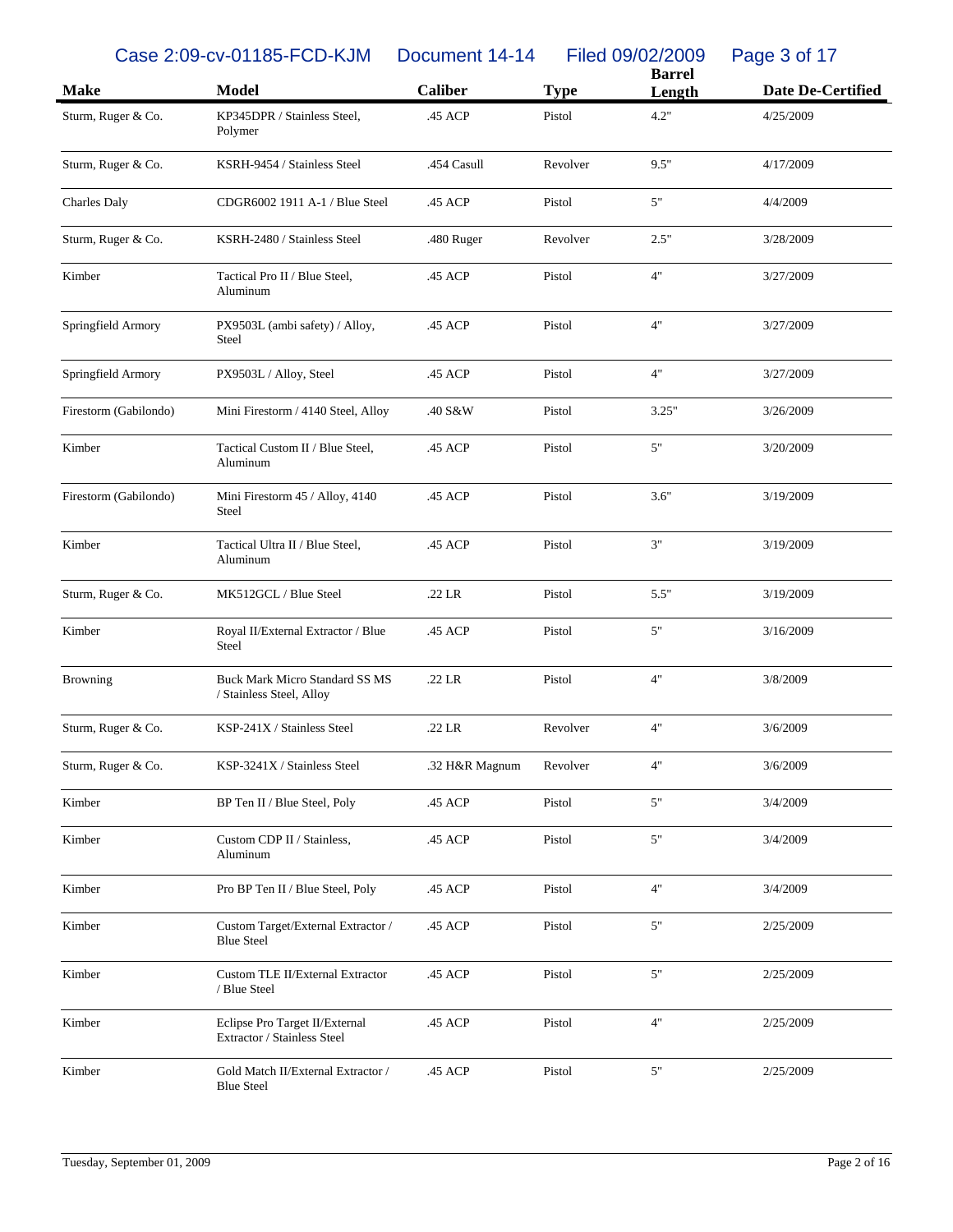Case 2:09-cv-01185-FCD-KJM Document 14-14 Filed 09/02/2009 Page 4 of 17

|                    | $30.2100$ or $0.1100$ to $1.001$                                            | <b>PUVULIVIII</b> IT IT |             | $\frac{1}{2}$ $\frac{1}{2}$ $\frac{1}{2}$ $\frac{1}{2}$ $\frac{1}{2}$ $\frac{1}{2}$ $\frac{1}{2}$ $\frac{1}{2}$ $\frac{1}{2}$ $\frac{1}{2}$ $\frac{1}{2}$ $\frac{1}{2}$<br>$1$ ugu $\pm$ 01 11<br><b>Barrel</b> |                   |  |
|--------------------|-----------------------------------------------------------------------------|-------------------------|-------------|-----------------------------------------------------------------------------------------------------------------------------------------------------------------------------------------------------------------|-------------------|--|
| <b>Make</b>        | <b>Model</b>                                                                | <b>Caliber</b>          | <b>Type</b> | Length                                                                                                                                                                                                          | Date De-Certified |  |
| Kimber             | Gold Stainless Combat II/External<br>Extractor / Stainless Steel            | .45 ACP                 | Pistol      | $5"$                                                                                                                                                                                                            | 2/25/2009         |  |
| Kimber             | Stainless TLE/External Extractor /<br><b>Stainless Steel</b>                | .45 ACP                 | Pistol      | 5"                                                                                                                                                                                                              | 2/25/2009         |  |
| Springfield Armory | PX9129L (ambi safety) / Stainless<br>Steel                                  | .45 ACP                 | Pistol      | 6"                                                                                                                                                                                                              | 2/20/2009         |  |
| Springfield Armory | PX9129L / Stainless Steel                                                   | .45 ACP                 | Pistol      | 6"                                                                                                                                                                                                              | 2/20/2009         |  |
| Springfield Armory | PX9510L (ambi safety) / Stainless,<br><b>Blue Carbon Steel</b>              | .45 ACP                 | Pistol      | 3.25"                                                                                                                                                                                                           | 2/20/2009         |  |
| Springfield Armory | PX9510L / Stainless, Blue Carbon<br>Steel                                   | .45 ACP                 | Pistol      | 3.25"                                                                                                                                                                                                           | 2/20/2009         |  |
| Kimber             | Gold Match Ten II / Stainless,<br>Polymer                                   | .45 ACP                 | Pistol      | $5"$                                                                                                                                                                                                            | 2/9/2009          |  |
| Kimber             | Gold Combat II/External Extractor<br>/ Stainless Steel                      | .45 ACP                 | Pistol      | 5"                                                                                                                                                                                                              | 2/4/2009          |  |
| Kimber             | Pro CDP II/External Extractor /<br>Stainless Steel, Aluminum                | .45 ACP                 | Pistol      | 4"                                                                                                                                                                                                              | 2/4/2009          |  |
| Kimber             | Pro HD II/External Extractor /<br><b>Stainless Steel</b>                    | .45 ACP                 | Pistol      | 4"                                                                                                                                                                                                              | 2/4/2009          |  |
| Springfield Armory | PX9629L (ambi safety) / Stainless<br>Steel                                  | .45                     | Pistol      | 6"                                                                                                                                                                                                              | 1/29/2009         |  |
| Springfield Armory | PX9629L / Stainless Steel                                                   | .45                     | Pistol      | 6"                                                                                                                                                                                                              | 1/29/2009         |  |
| Kimber             | Stainless Ten II / Stainless/Polymer                                        | .45 ACP                 | Pistol      | 5"                                                                                                                                                                                                              | 1/27/2009         |  |
| Springfield Armory | PX9805L / Alloy, Stainless Steel                                            | .45 ACP                 | Pistol      | 3"                                                                                                                                                                                                              | 1/17/2009         |  |
| Kimber             | Eclipse Ultra II/External Extractor<br>/ Stainless Steel                    | .45 ACP                 | Pistol      | 3"                                                                                                                                                                                                              | 1/9/2009          |  |
| Kimber             | Stainless Pro Carry II/External<br>Extractor / Stainless Steel,<br>Aluminum | .45 ACP                 | Pistol      | 4"                                                                                                                                                                                                              | 1/5/2009          |  |
| Kimber             | Super Match II/External Extractor<br>/ Stainless Steel                      | .45 ACP                 | Pistol      | 5"                                                                                                                                                                                                              | 1/5/2009          |  |
| Sturm, Ruger & Co. | GPF-340 / Blue Steel                                                        | .357 Magnum             | Revolver    | 4"                                                                                                                                                                                                              | 12/31/2008        |  |
| Sturm, Ruger & Co. | KGPF-330 / Stainless Steel                                                  | .357 Magnum             | Revolver    | 3"                                                                                                                                                                                                              | 12/31/2008        |  |
| Sturm, Ruger & Co. | KGPF-340 / Stainless Steel                                                  | .357 Magnum             | Revolver    | 4"                                                                                                                                                                                                              | 12/31/2008        |  |
| Sturm, Ruger & Co. | KGPF-840 / Stainless Steel                                                  | .38 Spl                 | Revolver    | 4"                                                                                                                                                                                                              | 12/31/2008        |  |
| Sturm, Ruger & Co. | KP4 / Stainless Steel, Polymer                                              | .22 LR                  | Pistol      | 4.75"                                                                                                                                                                                                           | 12/31/2008        |  |
| Sturm, Ruger & Co. | KRH-445 / Stainless Steel                                                   | .44 Magnum              | Revolver    | 5.5"                                                                                                                                                                                                            | 12/31/2008        |  |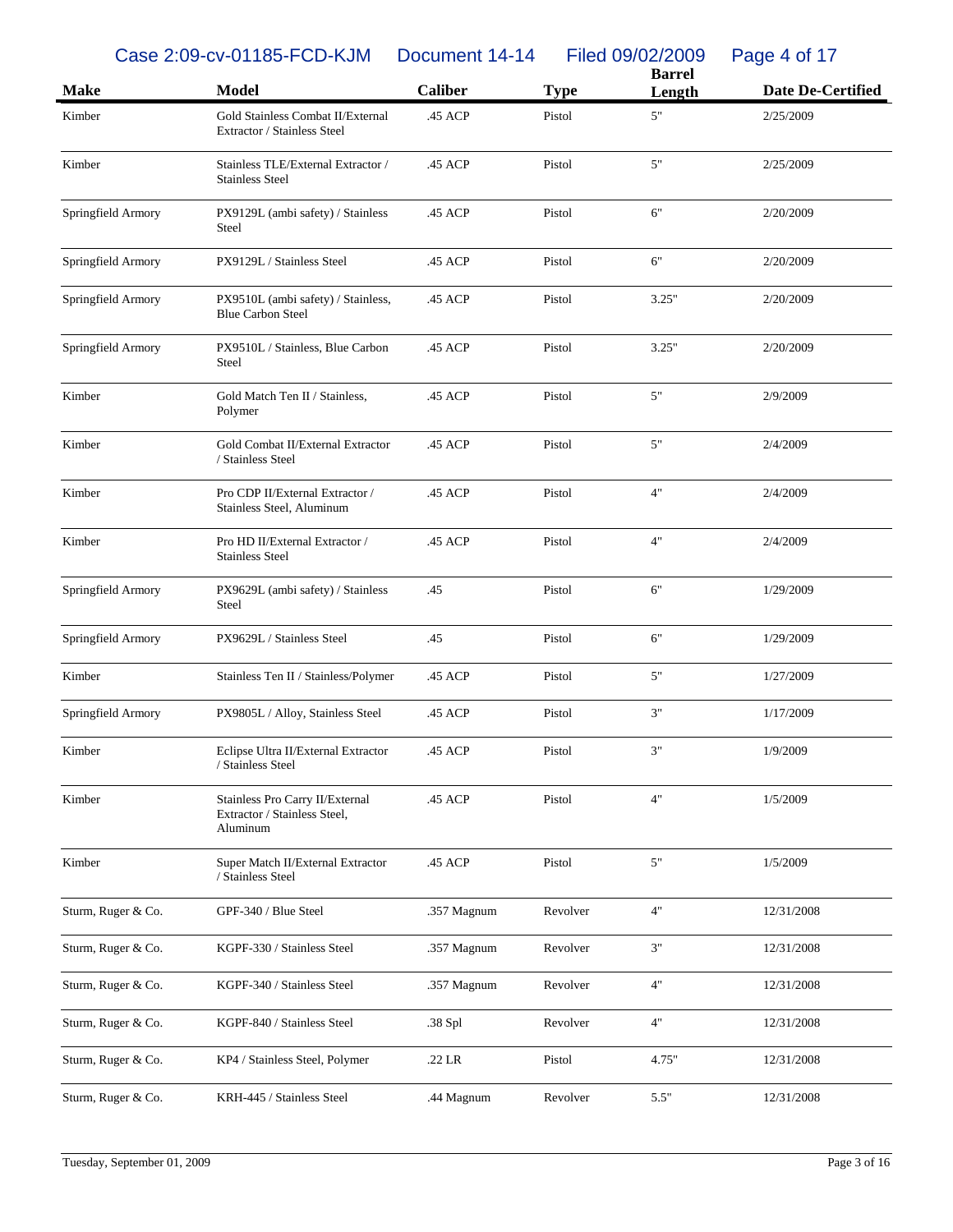Case 2:09-cv-01185-FCD-KJM Document 14-14 Filed 09/02/2009 Page 5 of 17

|                                                   |                                                                 |                 |             | <b>Barrel</b> |                   |  |  |
|---------------------------------------------------|-----------------------------------------------------------------|-----------------|-------------|---------------|-------------------|--|--|
| <b>Make</b>                                       | <b>Model</b>                                                    | <b>Caliber</b>  | <b>Type</b> | Length        | Date De-Certified |  |  |
| Sturm, Ruger & Co.                                | KRH-45 / Stainless Steel                                        | .45 Long Colt   | Revolver    | 7.5"          | 12/31/2008        |  |  |
| Sturm, Ruger & Co.                                | KRH-45R / Stainless Steel                                       | .45 Long Colt   | Revolver    | 7.5"          | 12/31/2008        |  |  |
| Sturm, Ruger & Co.                                | MK6 (Mark II) / Blue Steel                                      | $.22$ LR        | Pistol      | 6"            | 12/31/2008        |  |  |
| Sturm, Ruger & Co.                                | P94 / Blue Steel, Alum. Alloy                                   | 9mm             | Pistol      | 4.2"          | 12/31/2008        |  |  |
| Detonics USA LLC                                  | 9-11-01 / Stainless Steel                                       | .45 ACP         | Pistol      | 5"            | 12/29/2008        |  |  |
| Detonics USA LLC                                  | Combat Master / Stainless Steel                                 | .45 ACP         | Pistol      | 3.5"          | 12/29/2008        |  |  |
| Para USA (Para Ordnance)                          | PX745ELMB / Steel                                               | .45 ACP         | Pistol      | 5"            | 12/29/2008        |  |  |
| Para USA (Para Ordnance)                          | PX745EMB / Steel                                                | .45 ACP         | Pistol      | 5"            | 12/29/2008        |  |  |
| Para USA (Para Ordnance)                          | PX745ENMB / Steel                                               | .45 ACP         | Pistol      | 5"            | 12/29/2008        |  |  |
| Springfield Armory                                | XD9102LE / Polymer, Steel                                       | .40 S&W         | Pistol      | 4.08"         | 12/20/2008        |  |  |
| Springfield Armory                                | XD9103LE / Polymer, Steel                                       | .357 SIG        | Pistol      | 4.08"         | 12/20/2008        |  |  |
| Kimber                                            | Stainless Gold Match II/External<br>Extractor / Stainless Steel | .45 ACP         | Pistol      | 5"            | 12/17/2008        |  |  |
| Kimber                                            | Eclipse Custom II/External<br>Extractor / Stainless Steel       | .45 ACP         | Pistol      | 5"            | 12/16/2008        |  |  |
| Kimber                                            | Eclipse Target II/External<br>Extractor / Stainless Steel       | .45 ACP         | Pistol      | 5"            | 12/16/2008        |  |  |
| Kimber                                            | Stainless Target II/External<br>Extractor / Stainless Steel     | .45 ACP         | Pistol      | 5"            | 12/16/2008        |  |  |
| Kimber                                            | Ultra CDP II/External Extractor /<br>Stainless Steel, Aluminum  | .45 ACP         | Pistol      | 3"            | 12/16/2008        |  |  |
| Nighthawk Custom                                  | Talon IV (Black/Blue) / Steel                                   | .45 ACP         | Pistol      | 3.65"         | 12/14/2008        |  |  |
| Nighthawk Custom                                  | Talon IV (Black/Sniper Gray) /<br>Steel                         | .45 ACP         | Pistol      | 3.65"         | 12/14/2008        |  |  |
| Nighthawk Custom                                  | Talon IV / Steel                                                | .45 ACP         | Pistol      | 3.65"         | 12/14/2008        |  |  |
| Kimber                                            | Rimfire Target Black 17M2 /<br>Lightweight Alloy                | .17 HM2         | Pistol      | 5"            | 11/4/2008         |  |  |
| Springfield Armory                                | XD9101LE / Steel, Polymer                                       | 9mm             | Pistol      | 4.08"         | 10/21/2008        |  |  |
| Sig Sauer, Inc. (Sauer, J.P.<br>& Sons, Sig Arms) | 1911-45-S / Stainless Steel                                     | .45 ACP         | Pistol      | $5"$          | 8/10/2008         |  |  |
| <b>Charles Daly</b>                               | CDGR6269 1911A-1 / Stainless<br>Steel                           | .45 ACP         | Pistol      | 4"            | 8/2/2008          |  |  |
| Charles Daly                                      | CDGR8008 Field HP / Blue Steel                                  | 9 <sub>mm</sub> | Pistol      | 4.625"        | 8/2/2008          |  |  |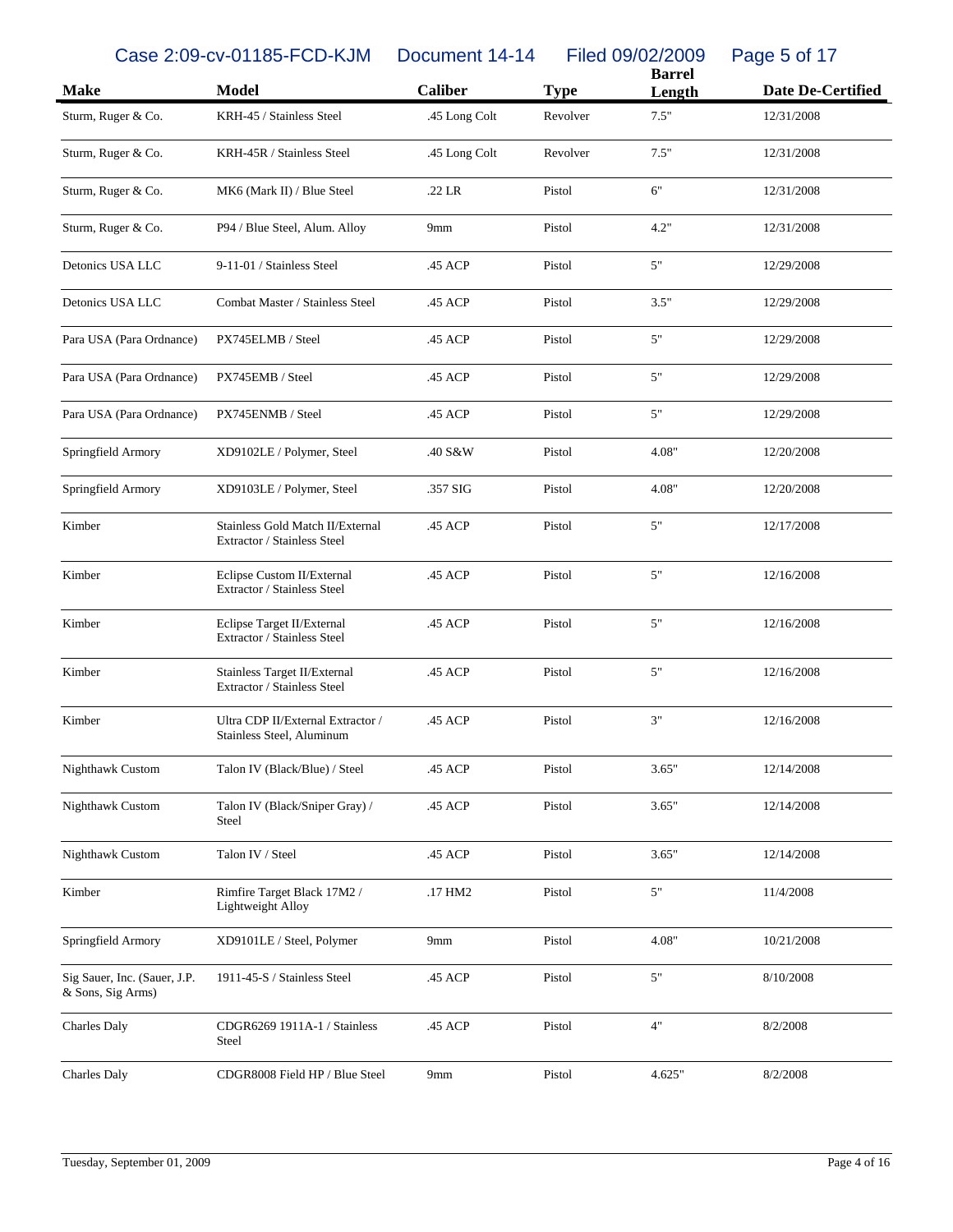Case 2:09-cv-01185-FCD-KJM Document 14-14 Filed 09/02/2009 Page 6 of 17

|                                                   |                                                          |                 |             | <b>Barrel</b> |                   |
|---------------------------------------------------|----------------------------------------------------------|-----------------|-------------|---------------|-------------------|
| <b>Make</b>                                       | <b>Model</b>                                             | <b>Caliber</b>  | <b>Type</b> | Length        | Date De-Certified |
| <b>Browning</b>                                   | Buck Mark Camper Splash MS /<br>Steel, Alloy             | .22 LR          | Pistol      | 5.5"          | 7/29/2008         |
| <b>Browning</b>                                   | Buck Mark Plus SE MS NKL /<br>Steel, Alloy               | .22 LR          | Pistol      | 5.5"          | 7/29/2008         |
| <b>Browning</b>                                   | Pro-9 / Stainless Steel, Polymer                         | 9mm             | Pistol      | 4"            | 7/29/2008         |
| Sig Sauer, Inc. (Sauer, J.P.<br>& Sons, Sig Arms) | 226-9-Sport-STK / Stainless Steel                        | 9 <sub>mm</sub> | Pistol      | 4.4"          | 6/28/2008         |
| Sig Sauer, Inc. (Sauer, J.P.<br>& Sons, Sig Arms) | P229R GCP / Stainless Steel, Alloy                       | .40 S&W         | Pistol      | 3.8"          | 6/13/2008         |
| Feg. Hungary (Hungarian<br>Arm Works)             | PA 63 Two-Tone (Century Int'l) /<br>Aluminum, Steel      | 9 mm Mak        | Pistol      | 3.9"          | 5/21/2008         |
| <b>Charles Daly</b>                               | CDGR6505 1911-A1 / Blue Steel                            | .45 ACP         | Pistol      | 5"            | 4/26/2008         |
| Charles Daly                                      | CDGR6556 1911-A1 / Stainless<br>Steel                    | .45 ACP         | Pistol      | $5"$          | 4/26/2008         |
| Charles Daly                                      | CDGR6900 1911-A1 / Stainless<br><b>Steel</b>             | .45 ACP         | Pistol      | $5"$          | 4/26/2008         |
| <b>Browning</b>                                   | <b>Buck Mark Micro Standard SE</b><br>MS / Steel, Alloy  | .22 LR          | Pistol      | 4"            | 4/25/2008         |
| <b>Browning</b>                                   | Buck Mark Plus SE MS / Steel,<br>Alloy                   | .22 LR          | Pistol      | 5.5"          | 4/25/2008         |
| <b>Browning</b>                                   | Buck Mark Standard SE MS /<br>Steel, Alloy               | .22 LR          | Pistol      | 5.5"          | 4/25/2008         |
| Sig Sauer, Inc. (Sauer, J.P.<br>& Sons, Sig Arms) | P228 (Two Tone) / Steel, Alloy                           | 9mm             | Pistol      | 3.9"          | 4/7/2008          |
| Charles Daly                                      | CDGR6051 1911 A-1 / Stainless<br><b>Steel</b>            | .45 ACP         | Pistol      | $5"$          | 4/4/2008          |
| <b>Charles Daly</b>                               | CDGR6228 1911 A-1 / Blue Steel                           | .45 ACP         | Pistol      | 4"            | 4/4/2008          |
| <b>Charles Daly</b>                               | CDGR6417 1911 A-1 / Blue Steel                           | .45 ACP         | Pistol      | 3.5"          | 4/4/2008          |
| Sig Sauer, Inc. (Sauer, J.P.<br>& Sons, Sig Arms) | P220 (Stainless) Sport / Stainless<br>Steel              | .45 ACP         | Pistol      | 5.5"          | 12/31/2007        |
| Sig Sauer, Inc. (Sauer, J.P.<br>& Sons, Sig Arms) | Mosquito (Green) / Steel, Polymer                        | .22 LR          | Pistol      | 4"            | 12/19/2007        |
| Sturm, Ruger & Co.                                | P90THGA / Blue Steel, Alum.<br>Alloy, Stainless Steel    | .45 ACP         | Pistol      | 4.5"          | 12/18/2007        |
| Sturm, Ruger & Co.                                | P90THGADLX / Blue Steel,<br>Alum. Alloy, Stainless Steel | .45 ACP         | Pistol      | 4.5"          | 12/18/2007        |
| <b>Browning</b>                                   | <b>Buck Mark SE MS FLD PLUS</b><br>RSWD / Steel, Alloy   | .22 LR          | Pistol      | 5.5"          | 10/4/2007         |
| <b>Browning</b>                                   | Buck Mark Camper SE MS NKL /<br>Steel, Alloy             | .22 LR          | Pistol      | 5.5"          | 8/10/2007         |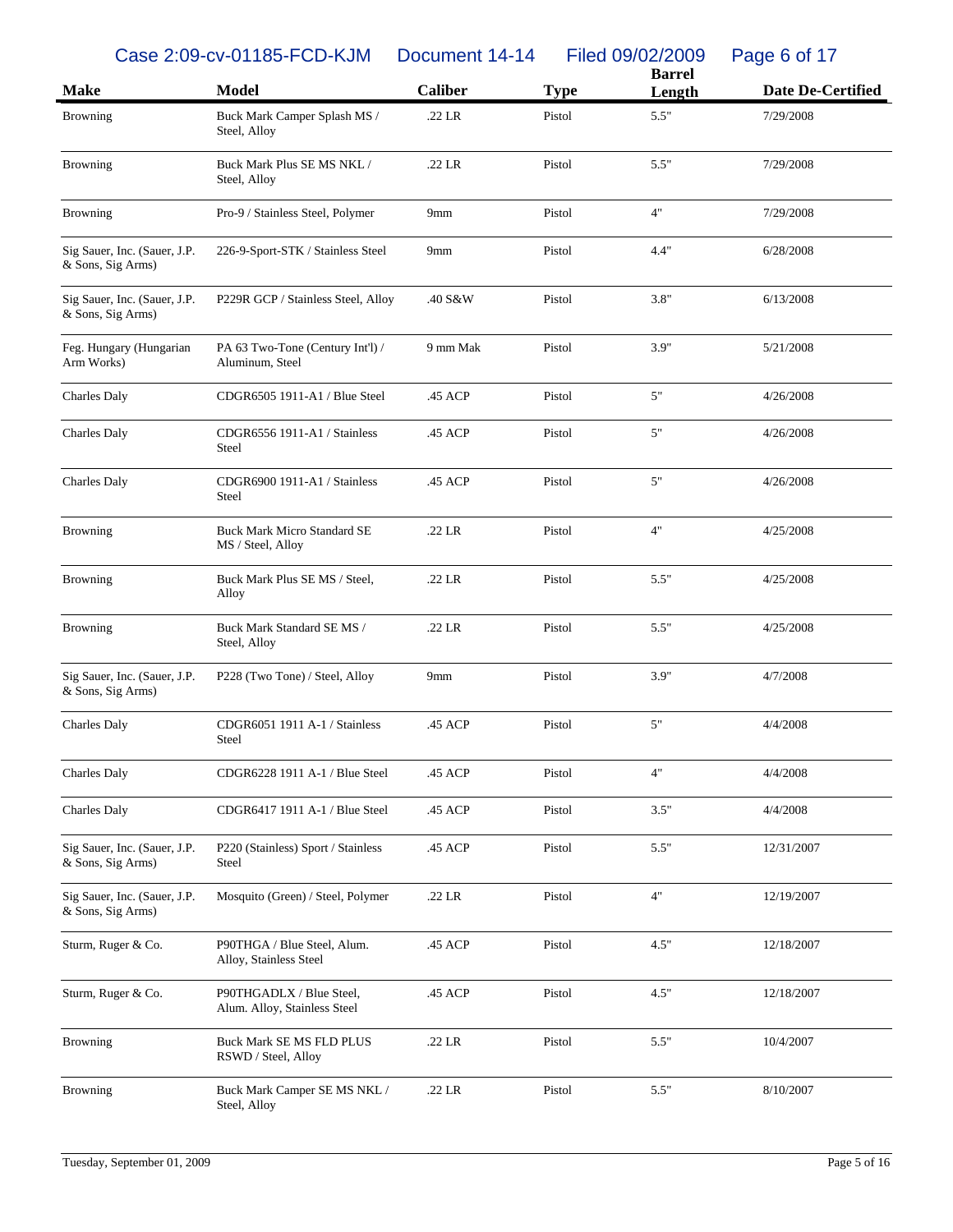Case 2:09-cv-01185-FCD-KJM Document 14-14 Filed 09/02/2009 Page 7 of 17

| <b>Make</b>                 | <b>Model</b>                                          | <b>Caliber</b> | <b>Type</b> | <b>Barrel</b><br>Length | <b>Date De-Certified</b> |
|-----------------------------|-------------------------------------------------------|----------------|-------------|-------------------------|--------------------------|
|                             |                                                       |                |             | 4"                      |                          |
| <b>Browning</b>             | Buck Mark Micro NKL SE MS /<br>Steel, Alloy           | $.22$ LR       | Pistol      |                         | 7/29/2007                |
| Browning                    | Buck Mark SE MS NKL / Steel,<br>Alloy                 | $.22$ LR       | Pistol      | 5.5"                    | 7/29/2007                |
| Browning                    | Buck Mark Micro Plus Std SE /<br>Steel, Alloy         | $.22$ LR       | Pistol      | 4"                      | 3/19/2007                |
| Browning                    | Buck Mark Nickel SE / Steel,<br>Alloy                 | $.22$ LR       | Pistol      | 5.5"                    | 3/19/2007                |
| <b>Browning</b>             | Buck Mark Plus Nickel SE / Steel,<br>Alloy            | $.22$ LR       | Pistol      | 5.5"                    | 3/19/2007                |
| <b>Browning</b>             | Buck Mark Plus SE / Steel, Alloy                      | $.22$ LR       | Pistol      | 5.5"                    | 3/19/2007                |
| <b>Browning</b>             | Buck Mark 5.5 Field SE / Steel,<br>Alloy              | $.22$ LR       | Pistol      | 5.5"                    | 3/8/2007                 |
| <b>Browning</b>             | Buck Mark Camper Nickel / Steel,<br>Alloy             | $.22$ LR       | Pistol      | 5.5"                    | 3/8/2007                 |
| Browning                    | Buck Mark Micro Nickel SE /<br>Steel, Alloy           | $.22$ LR       | Pistol      | 4"                      | 3/8/2007                 |
| <b>Browning</b>             | Buck Mark 5.5 Target SE / Steel,<br>Alloy             | $.22$ LR       | Pistol      | 5.5"                    | 3/4/2007                 |
| <b>Browning</b>             | Buck Mark Camper / Steel, Alloy                       | $.22$ LR       | Pistol      | 5.5"                    | 3/4/2007                 |
| Browning                    | Buck Mark Challenge SE / Steel,<br>Alloy              | $.22$ LR       | Pistol      | 5.5"                    | 3/4/2007                 |
| <b>Browning</b>             | Buck Mark Micro Standard SE /<br>Steel, Alloy         | .22 LR         | Pistol      | 4"                      | 3/4/2007                 |
| <b>Browning</b>             | Buck Mark Standard SE / Steel,<br>Alloy               | $.22$ LR       | Pistol      | 5.5"                    | 3/4/2007                 |
| Charles Daly                | CDGR6473 1911A-1 / Stainless<br>Steel                 | .45 ACP        | Pistol      | 3.5"                    | 11/27/2006               |
| <b>Browning</b>             | Buck Mark SE FLD PLUS RSWD<br>/ Steel, Alloy          | .22 LR         | Pistol      | 5.5"                    | 10/4/2006                |
| Shooters Arms Mfg.          | M-1911 / Blue Steel                                   | .45 ACP        | Pistol      | $5"$                    | 9/10/2006                |
| <b>Browning</b>             | <b>Buck Mark Camo Camper</b><br>(MOBU) / Steel, Alloy | .22 LR         | Pistol      | 5.5"                    | 7/26/2006                |
| European American<br>Armory | Witness EA40B / Steel                                 | .40 S&W        | Pistol      | 4.5"                    | 7/10/2006                |
| European American<br>Armory | Witness EA45B / Steel                                 | .45 ACP        | Pistol      | 4.5"                    | 7/10/2006                |
| Heckler & Koch              | USP .357 Sig Compact / Steel,<br>Polymer              | .357 SIG       | Pistol      | 3.58"                   | 5/23/2006                |
| Mauser                      | M2 / Steel, Alloy                                     | .40 S&W        | Pistol      | 3.5"                    | 3/16/2006                |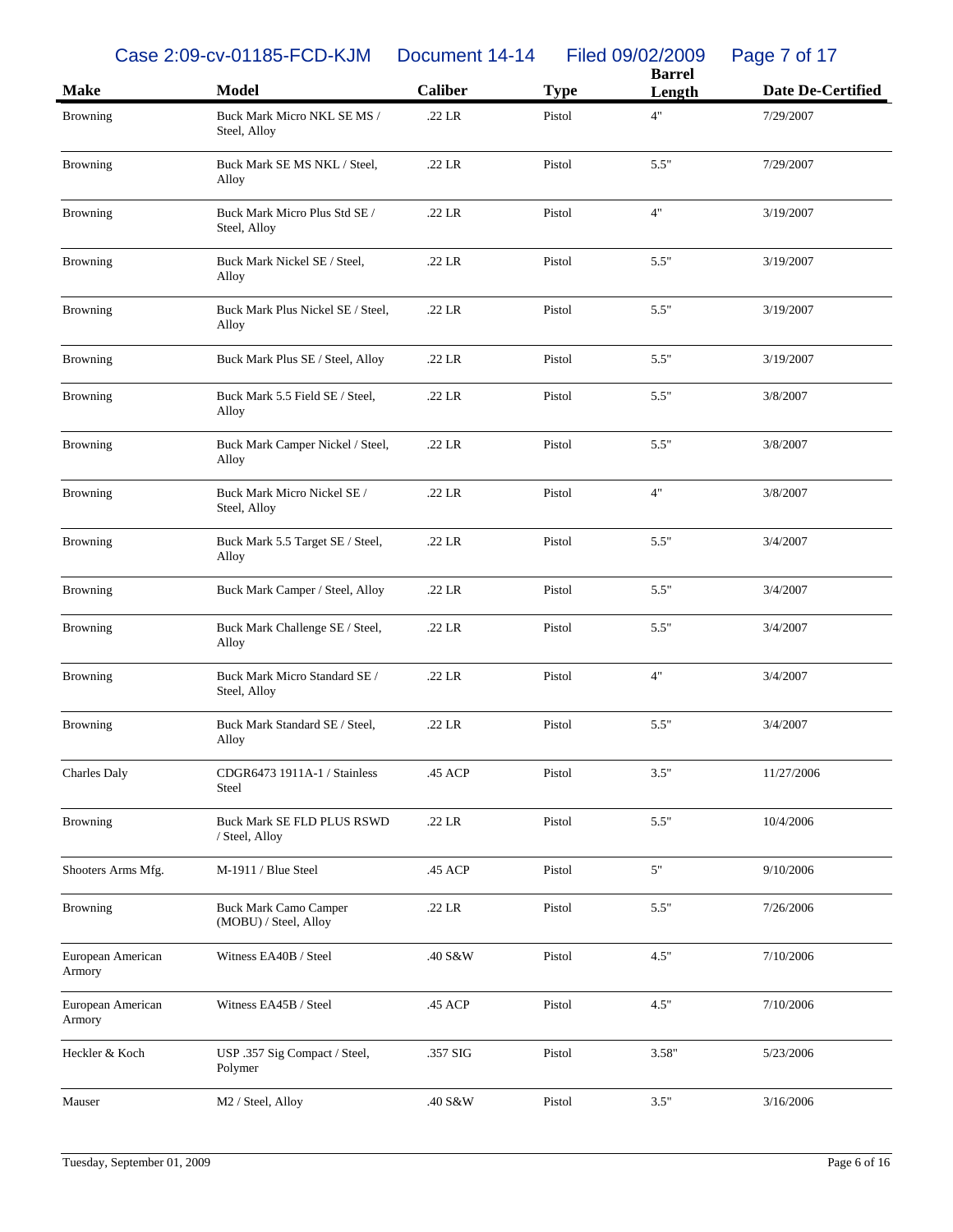Case 2:09-cv-01185-FCD-KJM Document 14-14 Filed 09/02/2009 Page 8 of 17

| <b>Make</b>                           | <b>Model</b>                                                | <b>Caliber</b>  | <b>Type</b> | <b>Barrel</b><br>Length | <b>Date De-Certified</b> |
|---------------------------------------|-------------------------------------------------------------|-----------------|-------------|-------------------------|--------------------------|
| Feg. Hungary (Hungarian<br>Arm Works) | PJK--9HP / Blue Steel                                       | 9mm             | Pistol      | 4.625"                  | 1/17/2006                |
| Firestorm (Gabilondo)                 | Gov't / Steel                                               | .45 ACP         | Pistol      | 5"                      | 1/8/2006                 |
| Llama (Gabilondo)                     | MAX-I / Steel                                               | .45 ACP         | Pistol      | 5"                      | 1/8/2006                 |
| Para USA (Para Ordnance)              | P1345SL / Stainless Steel                                   | .45 ACP         | Pistol      | 4.25"                   | 12/31/2005               |
| Para USA (Para Ordnance)              | P1345SN / Stainless Steel                                   | .45 ACP         | Pistol      | 4.25"                   | 12/31/2005               |
| Para USA (Para Ordnance)              | P1345SR / Stainless Steel                                   | .45 ACP         | Pistol      | 4.25"                   | 12/31/2005               |
| Heckler & Koch                        | P7M8 Anniversary / Blue Steel                               | 9 <sub>mm</sub> | Pistol      | 4.13"                   | 11/22/2005               |
| Para USA (Para Ordnance)              | CTX1345GL / Stainless Steel                                 | .45 ACP         | Pistol      | 4.25"                   | 11/4/2005                |
| Para USA (Para Ordnance)              | CTX1345GN / Stainless Steel                                 | .45 ACP         | Pistol      | 4.25"                   | 11/4/2005                |
| Para USA (Para Ordnance)              | CTX1345GR / Stainless Steel                                 | .45 ACP         | Pistol      | 4.25"                   | 11/4/2005                |
| <b>Browning</b>                       | HP Standard / Steel                                         | .40 S&W         | Pistol      | 4.66"                   | 10/23/2005               |
| Mauser                                | M2 / Steel, Alloy                                           | .45 ACP         | Pistol      | 3.5"                    | 10/16/2005               |
| Para USA (Para Ordnance)              | D745S / Stainless Steel                                     | .45 ACP         | Pistol      | 5"                      | 10/16/2005               |
| Para USA (Para Ordnance)              | D745SL / Stainless Steel                                    | .45 ACP         | Pistol      | 5"                      | 10/16/2005               |
| Para USA (Para Ordnance)              | D745SN / Stainless Steel                                    | .45 ACP         | Pistol      | 5"                      | 10/16/2005               |
| Firestorm (Gabilondo)                 | <b>Firestorm Government Model .38</b><br>Super / Blue Steel | .38 Super       | Pistol      | 5"                      | 8/24/2005                |
| Llama (Gabilondo)                     | Llama MiniMax Subcompact .45 /<br><b>Blue Steel</b>         | .45 ACP         | Pistol      | 3.63"                   | 8/14/2005                |
| <b>Browning</b>                       | Buck Mark Camper Blue / Steel,<br>Alloy                     | .22 LR          | Pistol      | 5.5"                    | 7/26/2005                |
| <b>Browning</b>                       | Buck Mark Camper Green / Steel,<br>Alloy                    | .22 LR          | Pistol      | 5.5"                    | 7/26/2005                |
| <b>Browning</b>                       | Buck Mark Camper Red / Steel,<br>Alloy                      | $.22$ LR        | Pistol      | 5.5"                    | 7/26/2005                |
| Browning                              | Hi-Power Silver Chrome Adj<br>Sights / Steel                | 9mm             | Pistol      | 4.66"                   | 7/26/2005                |
| Para USA (Para Ordnance)              | C745S / Stainless Steel                                     | .45 ACP         | Pistol      | 3.5"                    | 7/24/2005                |
| Para USA (Para Ordnance)              | C745SL / Stainless Steel                                    | .45 ACP         | Pistol      | 3.5"                    | 7/24/2005                |
| Para USA (Para Ordnance)              | C745SN / Stainless Steel                                    | .45 ACP         | Pistol      | 3.5"                    | 7/24/2005                |
| Llama (Gabilondo)                     | Micro Max .380 Matte / Blue Steel                           | .380 ACP        | Pistol      | 3.75"                   | 7/16/2005                |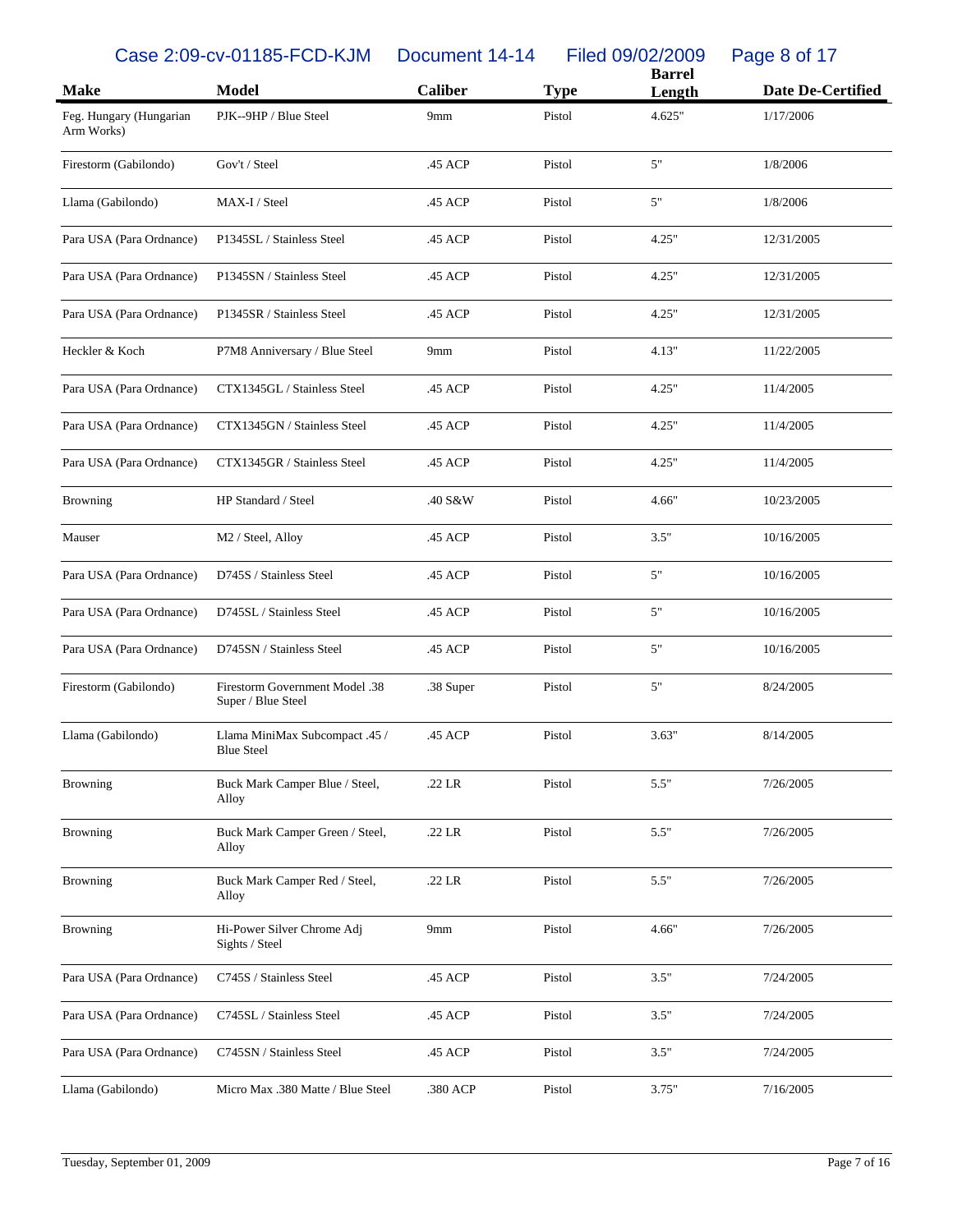Case 2:09-cv-01185-FCD-KJM Document 14-14 Filed 09/02/2009 Page 9 of 17

| <b>Make</b>              | <b>Model</b>               | Caliber | <b>Type</b> | <b>Barrel</b><br>Length | <b>Date De-Certified</b> |
|--------------------------|----------------------------|---------|-------------|-------------------------|--------------------------|
| Para USA (Para Ordnance) | D1640SL / Stainless Steel  | .40 S&W | Pistol      | 5"                      | 6/4/2005                 |
| Para USA (Para Ordnance) | D1640SN / Stainless Steel  | .40 S&W | Pistol      | 5"                      | 6/4/2005                 |
| Para USA (Para Ordnance) | D1640SR / Stainless Steel  | .40 S&W | Pistol      | 5"                      | 6/4/2005                 |
| Para USA (Para Ordnance) | T1445EL / Steel            | .45 ACP | Pistol      | 5"                      | 6/4/2005                 |
| Para USA (Para Ordnance) | T1445EN / Steel            | .45 ACP | Pistol      | 5"                      | 6/4/2005                 |
| Para USA (Para Ordnance) | T1445ER / Steel            | .45 ACP | Pistol      | 5"                      | 6/4/2005                 |
| Fabrique Nationale       | FN HP-SFS / Steel, Alloy   | 9mm     | Pistol      | 4.6"                    | 5/24/2005                |
| Para USA (Para Ordnance) | CCW745S / Stainless Steel  | .45 ACP | Pistol      | 4.25"                   | 5/19/2005                |
| Para USA (Para Ordnance) | CCW745SL / Stainless Steel | .45 ACP | Pistol      | 4.25"                   | 5/19/2005                |
| Para USA (Para Ordnance) | CCW745SN / Stainless Steel | .45 ACP | Pistol      | 4.25"                   | 5/19/2005                |
| Para USA (Para Ordnance) | CT1345S / Stainless Steel  | .45 ACP | Pistol      | 4.25"                   | 5/19/2005                |
| Para USA (Para Ordnance) | CT1345SL / Stainless Steel | .45 ACP | Pistol      | 4.25"                   | 5/19/2005                |
| Para USA (Para Ordnance) | CT1345SN / Stainless Steel | .45 ACP | Pistol      | 4.25"                   | 5/19/2005                |
| Para USA (Para Ordnance) | L1245SL / Stainless Steel  | .45 ACP | Pistol      | 3.5"                    | 5/17/2005                |
| Para USA (Para Ordnance) | L1245SN / Stainless Steel  | .45 ACP | Pistol      | 3.5"                    | 5/17/2005                |
| Para USA (Para Ordnance) | L1245SR / Stainless Steel  | .45 ACP | Pistol      | 3.5"                    | 5/17/2005                |
| Para USA (Para Ordnance) | C6.45S / Stainless Steel   | .45 ACP | Pistol      | 3"                      | 5/8/2005                 |
| Para USA (Para Ordnance) | C6.45SL / Stainless Steel  | .45 ACP | Pistol      | 3"                      | 5/8/2005                 |
| Para USA (Para Ordnance) | C6.45SN / Stainless Steel  | .45 ACP | Pistol      | 3"                      | 5/8/2005                 |
| Para USA (Para Ordnance) | D1445SL / Stainless Steel  | .45 ACP | Pistol      | 5"                      | 5/7/2005                 |
| Para USA (Para Ordnance) | D1445SN / Stainless Steel  | .45 ACP | Pistol      | 5"                      | 5/7/2005                 |
| Para USA (Para Ordnance) | D1445SR / Stainless Steel  | .45 ACP | Pistol      | 5"                      | 5/7/2005                 |
| Para USA (Para Ordnance) | D189EL / Steel             | 9mm     | Pistol      | 5"                      | 5/7/2005                 |
| Para USA (Para Ordnance) | D189EN / Steel             | 9mm     | Pistol      | 5"                      | 5/7/2005                 |
| Para USA (Para Ordnance) | D189ER / Steel             | 9mm     | Pistol      | 5"                      | 5/7/2005                 |
| Para USA (Para Ordnance) | T1445SL / Stainless Steel  | .45 ACP | Pistol      | 5"                      | 5/7/2005                 |
| Para USA (Para Ordnance) | T1445SN / Stainless Steel  | .45 ACP | Pistol      | 5"                      | 5/7/2005                 |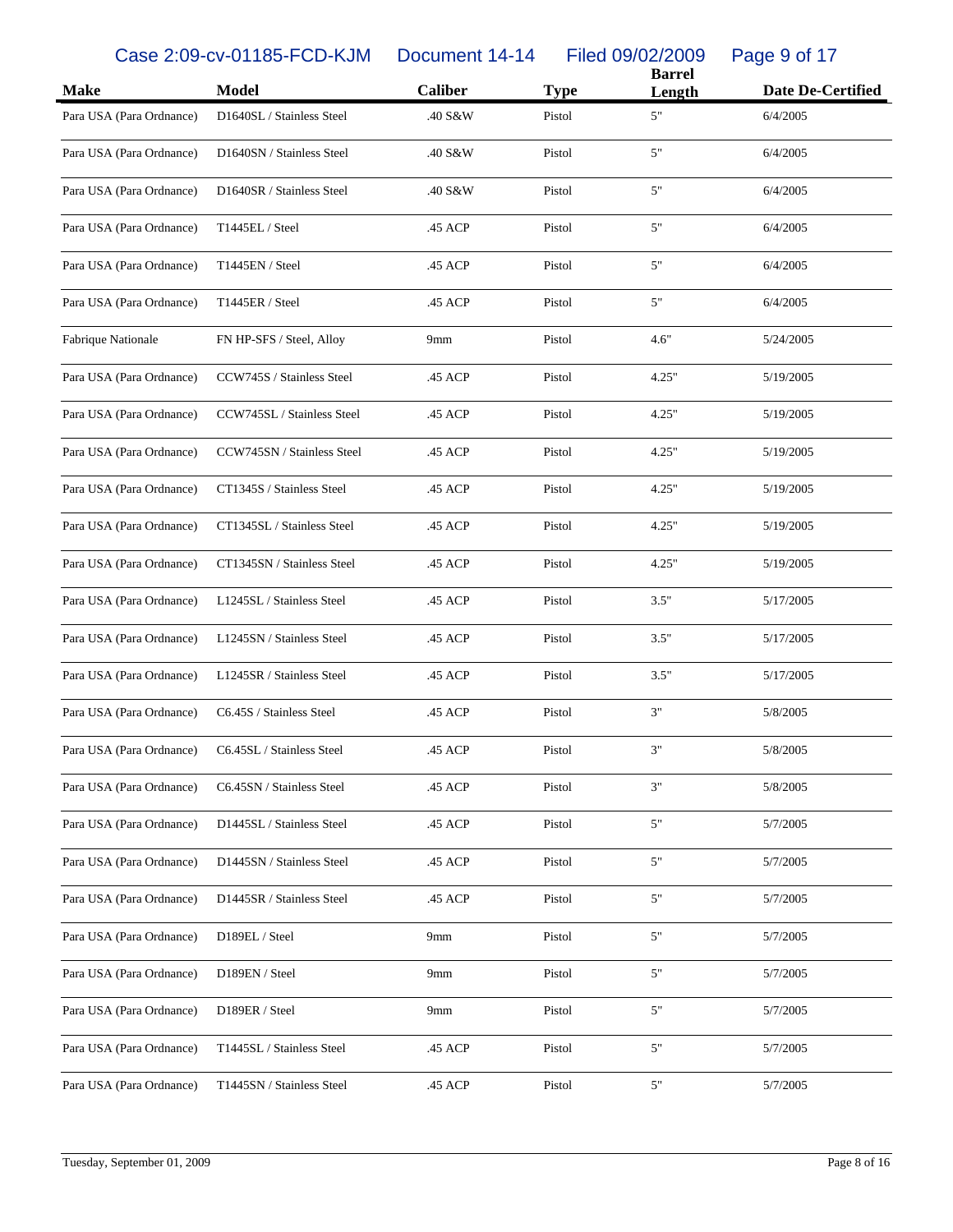Case 2:09-cv-01185-FCD-KJM Document 14-14 Filed 09/02/2009 Page 10 of 17

| <b>Make</b>                                | <b>Model</b>                                        | <b>Caliber</b> | <b>Type</b> | <b>Barrel</b><br>Length | <b>Date De-Certified</b> |
|--------------------------------------------|-----------------------------------------------------|----------------|-------------|-------------------------|--------------------------|
| Para USA (Para Ordnance)                   | T1445SR / Stainless Steel                           | .45 ACP        | Pistol      | 5"                      | 5/7/2005                 |
|                                            |                                                     |                |             |                         |                          |
| Para USA (Para Ordnance)                   | T1640SL / Stainless Steel                           | .40 S&W        | Pistol      | 5"                      | 5/7/2005                 |
| Para USA (Para Ordnance)                   | T1640SN / Stainless Steel                           | .40 S&W        | Pistol      | 5"                      | 5/7/2005                 |
| Para USA (Para Ordnance)                   | T1640SR / Stainless Steel                           | .40 S&W        | Pistol      | 5"                      | 5/7/2005                 |
| Colt                                       | 02070E Govt Model MK IV /<br><b>Stainless Steel</b> | .38 Super      | Pistol      | 5"                      | 4/30/2005                |
| Fabrique Nationale                         | BDA0 / Steel                                        | 9mm            | Pistol      | 4.8"                    | 4/30/2005                |
| Fabrique Nationale                         | BDA9 / Steel                                        | 9mm            | Pistol      | 4.8"                    | 4/30/2005                |
| STI International (Strayer<br>Tripp, Inc.) | CA Trojan / 4140 Steel                              | .45 ACP        | Pistol      | 5"                      | 4/30/2005                |
| Firestorm (Gabilondo)                      | 45 Compact / 4140 Steel                             | .45 ACP        | Pistol      | 4.25"                   | 4/17/2005                |
| Llama (Gabilondo)                          | Mini Max 45 / 4140 Steel                            | .45 ACP        | Pistol      | 3.5"                    | 4/17/2005                |
| Firestorm (Gabilondo)                      | Firestorm 380 Duotone / 4140<br>Steel, Alloy        | .380           | Pistol      | 3.5"                    | 4/9/2005                 |
| Firestorm (Gabilondo)                      | Firestorm Gov't Duotone / Steel                     | .45 ACP        | Pistol      | 5"                      | 4/9/2005                 |
| <b>Browning</b>                            | Buck Mark Camper Camo / Steel,<br>Alloy             | .22 LR         | Pistol      | 5.5"                    | 4/8/2005                 |
| <b>Browning</b>                            | Buck Mark Camper Gold / Steel,<br>Alloy             | $.22$ LR       | Pistol      | 5.5"                    | 4/8/2005                 |
| <b>Browning</b>                            | Buck Mark Camper Gray, FO<br>Sights / Steel, Alloy  | .22 LR         | Pistol      | 5.5"                    | 4/8/2005                 |
| <b>Browning</b>                            | Buck Mark Camper Gray, Lam.<br>Grips / Steel, Alloy | $.22$ LR       | Pistol      | 5.5"                    | 4/8/2005                 |
| <b>Browning</b>                            | Buck Mark Camper Sanodal Black<br>/ Steel, Alloy    | .22 LR         | Pistol      | 5.5"                    | 4/8/2005                 |
| Colt                                       | 02570E Govt Model Mark IV Ser<br>80 / Steel (blue)  | .38 Super      | Pistol      | $5"$                    | 3/12/2005                |
| Colt                                       | MM3060 DT / Stainless Steel                         | .44 Magnum     | Revolver    | 6"                      | 3/12/2005                |
| Para USA (Para Ordnance)                   | L1445SL / Stainless Steel                           | .45 ACP        | Pistol      | $5"$                    | 3/12/2005                |
| Para USA (Para Ordnance)                   | L1445SN / Stainless Steel                           | .45 ACP        | Pistol      | $5"$                    | 3/12/2005                |
| Para USA (Para Ordnance)                   | L1445SR / Stainless Steel                           | .45 ACP        | Pistol      | $5"$                    | 3/12/2005                |
| Para USA (Para Ordnance)                   | S1445EL / Steel                                     | .45 ACP        | Pistol      | $5"$                    | 3/12/2005                |
| Para USA (Para Ordnance)                   | S1445EN / Steel                                     | .45 ACP        | Pistol      | $5"$                    | 3/12/2005                |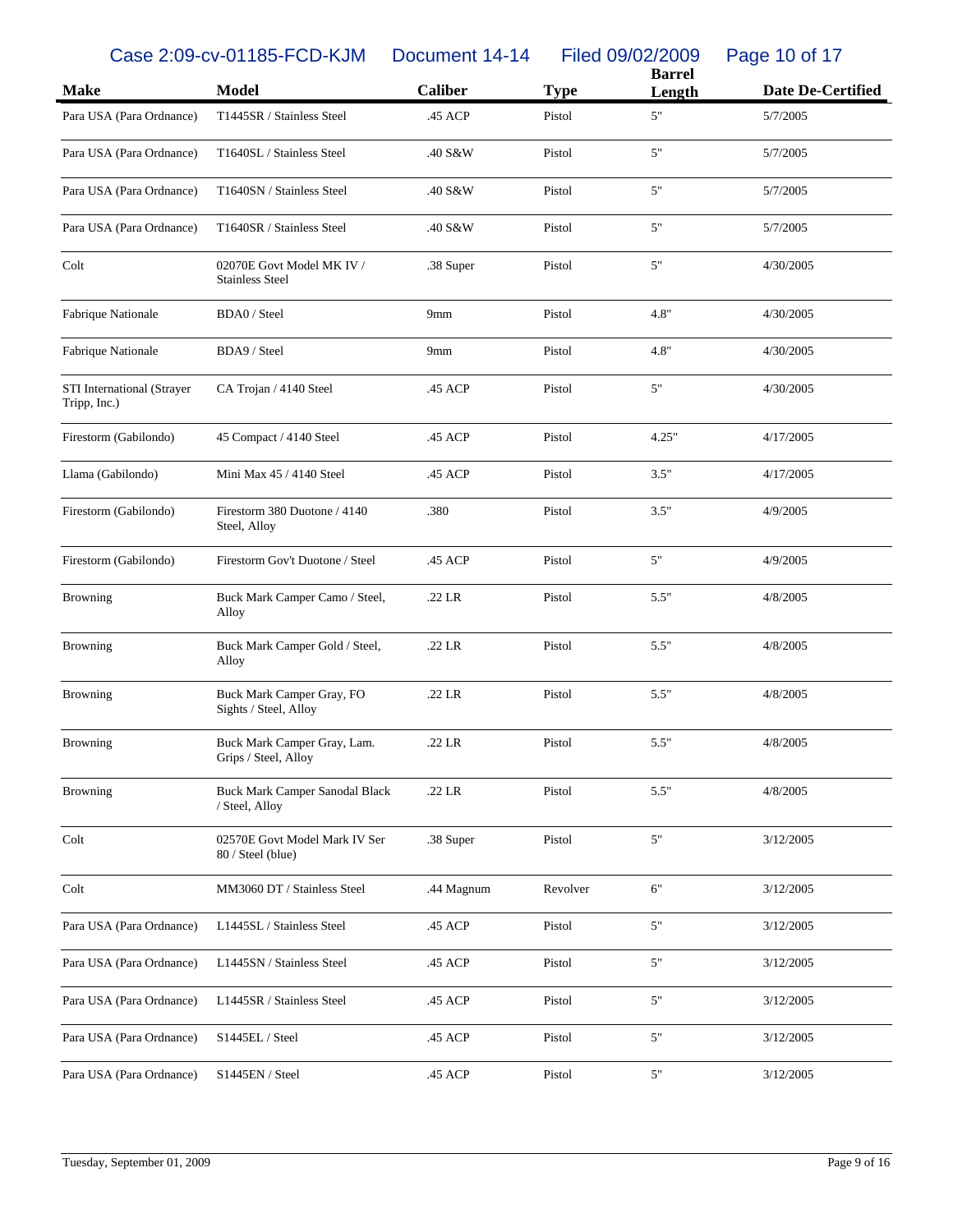Case 2:09-cv-01185-FCD-KJM Document 14-14 Filed 09/02/2009 Page 11 of 17

|                          |                                                            |                |             | <b>Barrel</b> |                          |
|--------------------------|------------------------------------------------------------|----------------|-------------|---------------|--------------------------|
| <b>Make</b>              | <b>Model</b>                                               | <b>Caliber</b> | <b>Type</b> | Length        | <b>Date De-Certified</b> |
| Para USA (Para Ordnance) | S1445ER / Steel                                            | .45 ACP        | Pistol      | 5"            | 3/12/2005                |
| Para USA (Para Ordnance) | L1445EL / Steel                                            | .45 ACP        | Pistol      | 5"            | 2/28/2005                |
| Para USA (Para Ordnance) | L1445EN / Steel                                            | .45 ACP        | Pistol      | 5"            | 2/28/2005                |
| Para USA (Para Ordnance) | L1445ER / Steel                                            | .45 ACP        | Pistol      | 5"            | 2/28/2005                |
| Para USA (Para Ordnance) | L1640EL / Steel                                            | .40 S&W        | Pistol      | 5"            | 2/28/2005                |
| Para USA (Para Ordnance) | L1640EN / Steel                                            | .40 S&W        | Pistol      | 5"            | 2/28/2005                |
| Para USA (Para Ordnance) | L1640ER / Steel                                            | .40 S&W        | Pistol      | 5"            | 2/28/2005                |
| Para USA (Para Ordnance) | S1245SL / Stainless Steel                                  | .45 ACP        | Pistol      | 3.5"          | 2/28/2005                |
| Para USA (Para Ordnance) | S1245SN / Stainless Steel                                  | .45 ACP        | Pistol      | 3.5"          | 2/28/2005                |
| Para USA (Para Ordnance) | S1245SR / Stainless Steel                                  | .45 ACP        | Pistol      | 3.5"          | 2/28/2005                |
| Para USA (Para Ordnance) | S1445SL / Stainless Steel                                  | .45 ACP        | Pistol      | 5"            | 2/28/2005                |
| Para USA (Para Ordnance) | S1445SN / Stainless Steel                                  | .45 ACP        | Pistol      | 5"            | 2/28/2005                |
| Para USA (Para Ordnance) | S1445SR / Stainless Steel                                  | .45 ACP        | Pistol      | 5"            | 2/28/2005                |
| Para USA (Para Ordnance) | S1640EL / Steel                                            | .40 S&W        | Pistol      | 5"            | 2/28/2005                |
| Para USA (Para Ordnance) | S1640EN / Steel                                            | .40 S&W        | Pistol      | 5"            | 2/28/2005                |
| Para USA (Para Ordnance) | S1640ER / Steel                                            | .40 S&W        | Pistol      | 5"            | 2/28/2005                |
| Para USA (Para Ordnance) | S1640SL / Stainless Steel                                  | .40 S&W        | Pistol      | 5"            | 2/28/2005                |
| Para USA (Para Ordnance) | S1640SN / Stainless Steel                                  | .40 S&W        | Pistol      | 5"            | 2/28/2005                |
| Para USA (Para Ordnance) | S1640SR / Stainless Steel                                  | .40 S&W        | Pistol      | 5"            | 2/28/2005                |
| Colt                     | 07860D / Alloy, Stainless Steel                            | .45 ACP        | Pistol      | 3"            | 2/10/2005                |
| Para USA (Para Ordnance) | P1245RL / Steel, Alloy                                     | .45 ACP        | Pistol      | 3.5"          | 1/25/2005                |
| Para USA (Para Ordnance) | P1245RN / Steel, Alloy                                     | .45 ACP        | Pistol      | 3.5"          | 1/25/2005                |
| Para USA (Para Ordnance) | P1245RR / Steel, Alloy                                     | .45 ACP        | Pistol      | 3.5"          | 1/25/2005                |
| Taurus                   | PT92 (Blue w/night sight) / Blue<br>Steel                  | 9mm            | Pistol      | $5"$          | 1/19/2005                |
| Taurus                   | PT92 (Stainless w/night sight) /<br><b>Stainless Steel</b> | 9mm            | Pistol      | 5"            | 1/19/2005                |
| Taurus                   | PT92 (Stainless) / Stainless Steel                         | 9mm            | Pistol      | $5"$          | 1/19/2005                |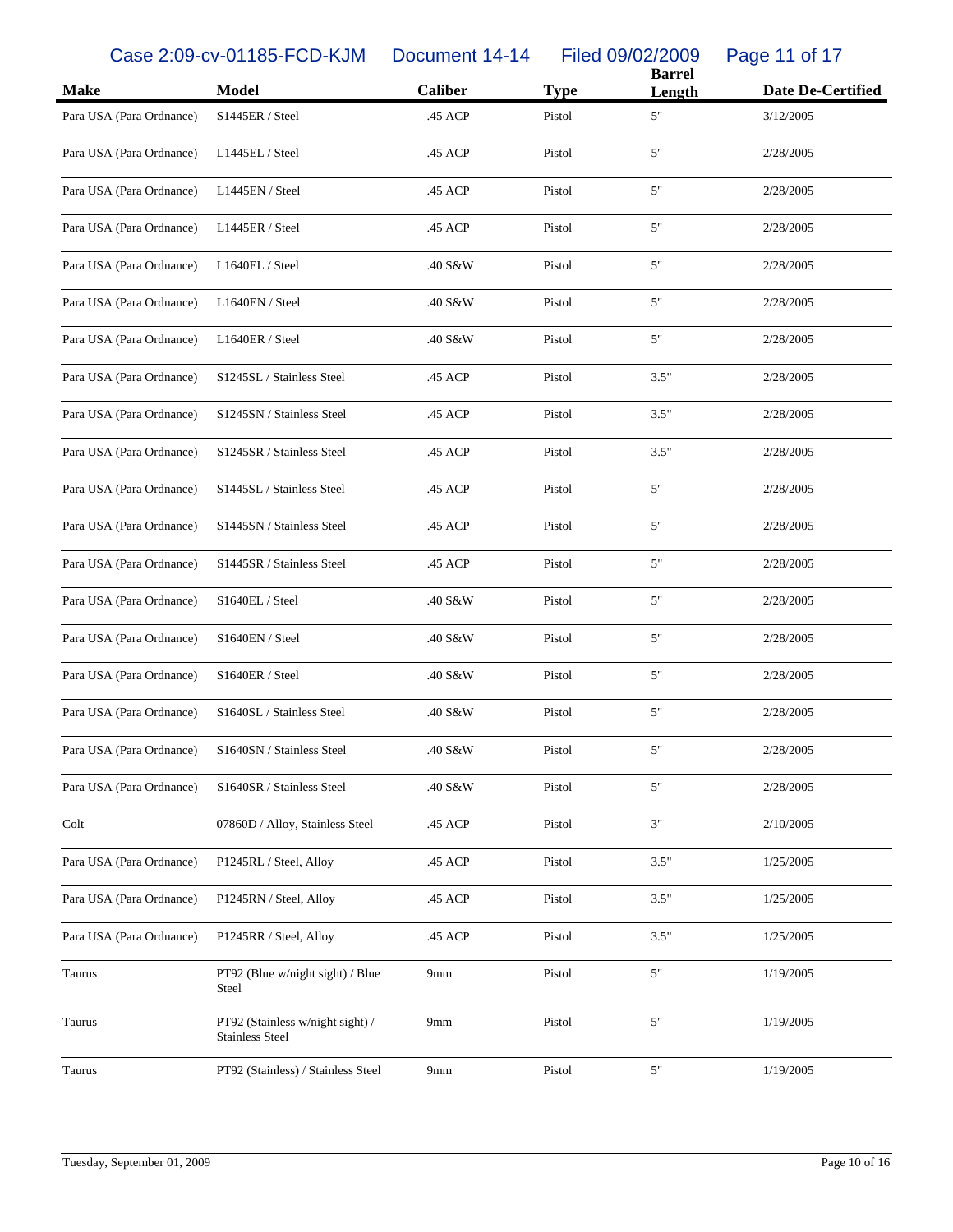Case 2:09-cv-01185-FCD-KJM Document 14-14 Filed 09/02/2009 Page 12 of 17

| <b>Make</b>              | <b>Model</b>                              | <b>Caliber</b> | <b>Type</b> | <b>Barrel</b><br>Length | <b>Date De-Certified</b> |
|--------------------------|-------------------------------------------|----------------|-------------|-------------------------|--------------------------|
| Taurus                   | 85 Titanium (Spectrum Blue) /<br>Titanium | .38 Spl        | Revolver    | 2"                      | 1/13/2005                |
| <b>Bryco Arms</b>        | Jennings Nine CA / Zinc Die Cast          | 9mm            | Pistol      | 3.75"                   | 1/4/2005                 |
| <b>Bryco Arms</b>        | Jennings T380-CA / Zinc Die Cast          | .380           | Pistol      | 4"                      | 1/4/2005                 |
| <b>Bryco Arms</b>        | M38-CA / Zinc Diecast                     | .380           | Pistol      | 2.75"                   | 1/3/2005                 |
| Para USA (Para Ordnance) | D1445EL / Steel                           | .45 ACP        | Pistol      | 5"                      | 12/31/2004               |
| Para USA (Para Ordnance) | D1445EN / Steel                           | .45 ACP        | Pistol      | 5"                      | 12/31/2004               |
| Para USA (Para Ordnance) | D1445ER / Steel                           | .45 ACP        | Pistol      | 5"                      | 12/31/2004               |
| Para USA (Para Ordnance) | D1640EL / Steel                           | .40 S&W        | Pistol      | 5"                      | 12/31/2004               |
| Para USA (Para Ordnance) | D1640EN / Steel                           | .40 S&W        | Pistol      | 5"                      | 12/31/2004               |
| Para USA (Para Ordnance) | D1640ER / Steel                           | .40 S&W        | Pistol      | 5"                      | 12/31/2004               |
| Para USA (Para Ordnance) | D745E / Steel                             | .45 ACP        | Pistol      | 5"                      | 12/31/2004               |
| Para USA (Para Ordnance) | D745EL / Steel                            | .45 ACP        | Pistol      | 5"                      | 12/31/2004               |
| Para USA (Para Ordnance) | D745EN / Steel                            | .45 ACP        | Pistol      | 5"                      | 12/31/2004               |
| Para USA (Para Ordnance) | L1245EL / Steel                           | .45 ACP        | Pistol      | 3.5"                    | 12/31/2004               |
| Para USA (Para Ordnance) | L1245EN / Steel                           | .45 ACP        | Pistol      | 3.5"                    | 12/31/2004               |
| Para USA (Para Ordnance) | L1245ER / Steel                           | .45 ACP        | Pistol      | 3.5"                    | 12/31/2004               |
| Para USA (Para Ordnance) | P1245SL / Stainless Steel                 | .45 ACP        | Pistol      | 3.5"                    | 12/31/2004               |
| Para USA (Para Ordnance) | P1245SN / Stainless Steel                 | .45 ACP        | Pistol      | 3.5"                    | 12/31/2004               |
| Para USA (Para Ordnance) | P1245SR / Stainless Steel                 | .45 ACP        | Pistol      | 3.5"                    | 12/31/2004               |
| Para USA (Para Ordnance) | P1345EL / Steel                           | .45 ACP        | Pistol      | 4.25"                   | 12/31/2004               |
| Para USA (Para Ordnance) | P1345EN / Steel                           | .45 ACP        | Pistol      | 4.25"                   | 12/31/2004               |
| Para USA (Para Ordnance) | P1345ER / Steel                           | .45 ACP        | Pistol      | 4.25"                   | 12/31/2004               |
| Para USA (Para Ordnance) | P1445EL / Steel                           | .45 ACP        | Pistol      | 5"                      | 12/31/2004               |
| Para USA (Para Ordnance) | P1445EN / Steel                           | .45 ACP        | Pistol      | 5"                      | 12/31/2004               |
| Para USA (Para Ordnance) | P1445ER / Steel                           | .45 ACP        | Pistol      | 5"                      | 12/31/2004               |
| Para USA (Para Ordnance) | P1445SL / Stainless Steel                 | .45 ACP        | Pistol      | 5"                      | 12/31/2004               |
| Para USA (Para Ordnance) | P1445SN / Stainless Steel                 | .45 ACP        | Pistol      | 5"                      | 12/31/2004               |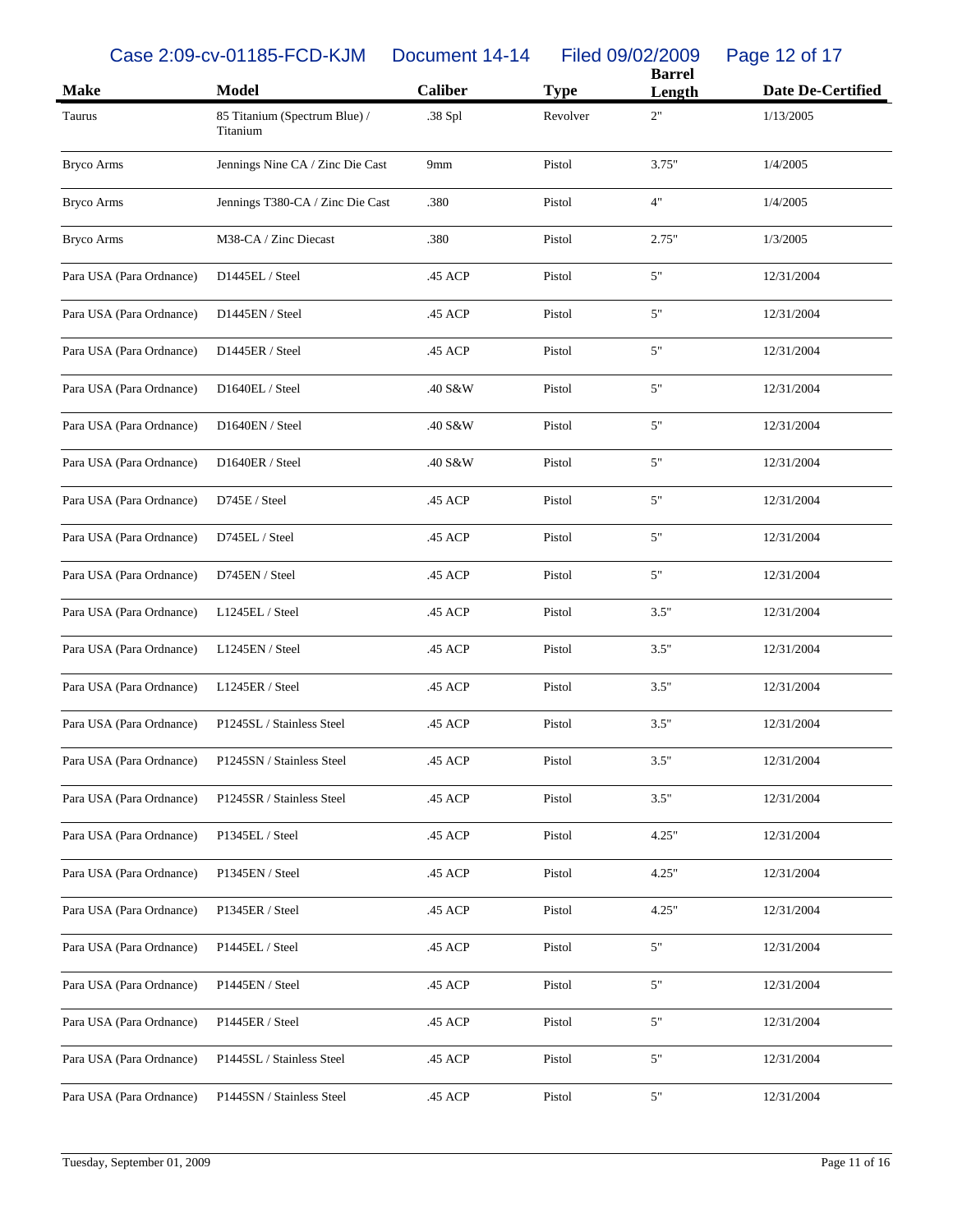Case 2:09-cv-01185-FCD-KJM Document 14-14 Filed 09/02/2009 Page 13 of 17

| <b>Make</b>                                | <b>Model</b>                                    | <b>Caliber</b>  | <b>Type</b> | <b>Barrel</b><br>Length | <b>Date De-Certified</b> |
|--------------------------------------------|-------------------------------------------------|-----------------|-------------|-------------------------|--------------------------|
| Para USA (Para Ordnance)                   | P1445SR / Stainless Steel                       | .45 ACP         | Pistol      | $5"$                    | 12/31/2004               |
| Springfield Armory                         | PI9601L (ambi safety) / Carbon<br>Steel         | .45 ACP         | Pistol      | $5"$                    | 12/31/2004               |
| Springfield Armory                         | PI9601L / Carbon Steel                          | .45 ACP         | Pistol      | $5"$                    | 12/31/2004               |
| STI International (Strayer<br>Tripp, Inc.) | 2011 CA Edge / 4140 Carbon<br>Steel, Polymer    | .40 S&W         | Pistol      | 5"                      | 12/21/2004               |
| Springfield Armory                         | PX9155L (ambi safety) / Stainless<br>Steel      | .40 S&W         | Pistol      | 5"                      | 11/6/2004                |
| Springfield Armory                         | PX9155L / Stainless Steel                       | .40 S&W         | Pistol      | 5"                      | 11/6/2004                |
| Springfield Armory                         | X-Treme Duty w/A.O. Tritium /<br>Polymer, Steel | .40 S&W         | Pistol      | 4.08"                   | 9/24/2004                |
| Springfield Armory                         | X-Treme Duty w/A.O. Tritium /<br>Steel, Polymer | 9mm             | Pistol      | 4.08"                   | 9/24/2004                |
| Springfield Armory                         | PB9105L / Steel                                 | .45 ACP         | Pistol      | 5"                      | 9/20/2004                |
| Springfield Armory                         | PB9160L / Steel                                 | .45 Ultra       | Pistol      | 3.5"                    | 9/20/2004                |
| Para USA (Para Ordnance)                   | LC745S / Stainless Steel                        | .45 ACP         | Pistol      | 3.5"                    | 7/30/2004                |
| Para USA (Para Ordnance)                   | LC745SL / Stainless Steel                       | .45 ACP         | Pistol      | 3.5"                    | 7/30/2004                |
| Para USA (Para Ordnance)                   | LC745SN / Stainless Steel                       | .45 ACP         | Pistol      | 3.5"                    | 7/30/2004                |
| <b>Bryco Arms</b>                          | J-22-CA / Zinc Die Cast                         | $.22$ LR        | Pistol      | 2.5"                    | 6/4/2004                 |
| <b>Bryco Arms</b>                          | M25-CA / Zinc Die Cast                          | .25             | Pistol      | 2.5"                    | 4/2/2004                 |
| Taurus                                     | 617 Titanium (Spectrum Blue) /<br>Titanium      | .357 Magnum     | Revolver    | 2"                      | 1/19/2004                |
| Taurus                                     | 85 Titanium (Matte Spectrum<br>Blue) / Titanium | .38 Spl         | Revolver    | 2"                      | 1/13/2004                |
| Taurus                                     | 85 Titanium (Matte Spectrum<br>Gold) / Titanium | .38 Spl         | Revolver    | $2"$                    | 1/13/2004                |
| Republic Arms, Inc.                        | Patriot / Stainless Steel                       | .45 ACP         | Pistol      | 3"                      | 1/4/2004                 |
| Beretta                                    | 8000 Mini Cougar F / Blue Steel                 | 9mm             | Pistol      | 3.7"                    | 12/31/2003               |
| Beretta                                    | 8040 Mini Cougar F / Blue Steel                 | .40 S&W         | Pistol      | 3.6"                    | 12/31/2003               |
| Beretta                                    | 8045 Mini Cougar F / Blue Steel                 | .45 ACP         | Pistol      | 3.7"                    | 12/31/2003               |
| Beretta                                    | 92FS Compact / Blue Steel                       | 9 <sub>mm</sub> | Pistol      | 4.3"                    | 12/31/2003               |
| Beretta                                    | 92FS Compact Inox / Stainless<br>Steel          | 9mm             | Pistol      | 4.3"                    | 12/31/2003               |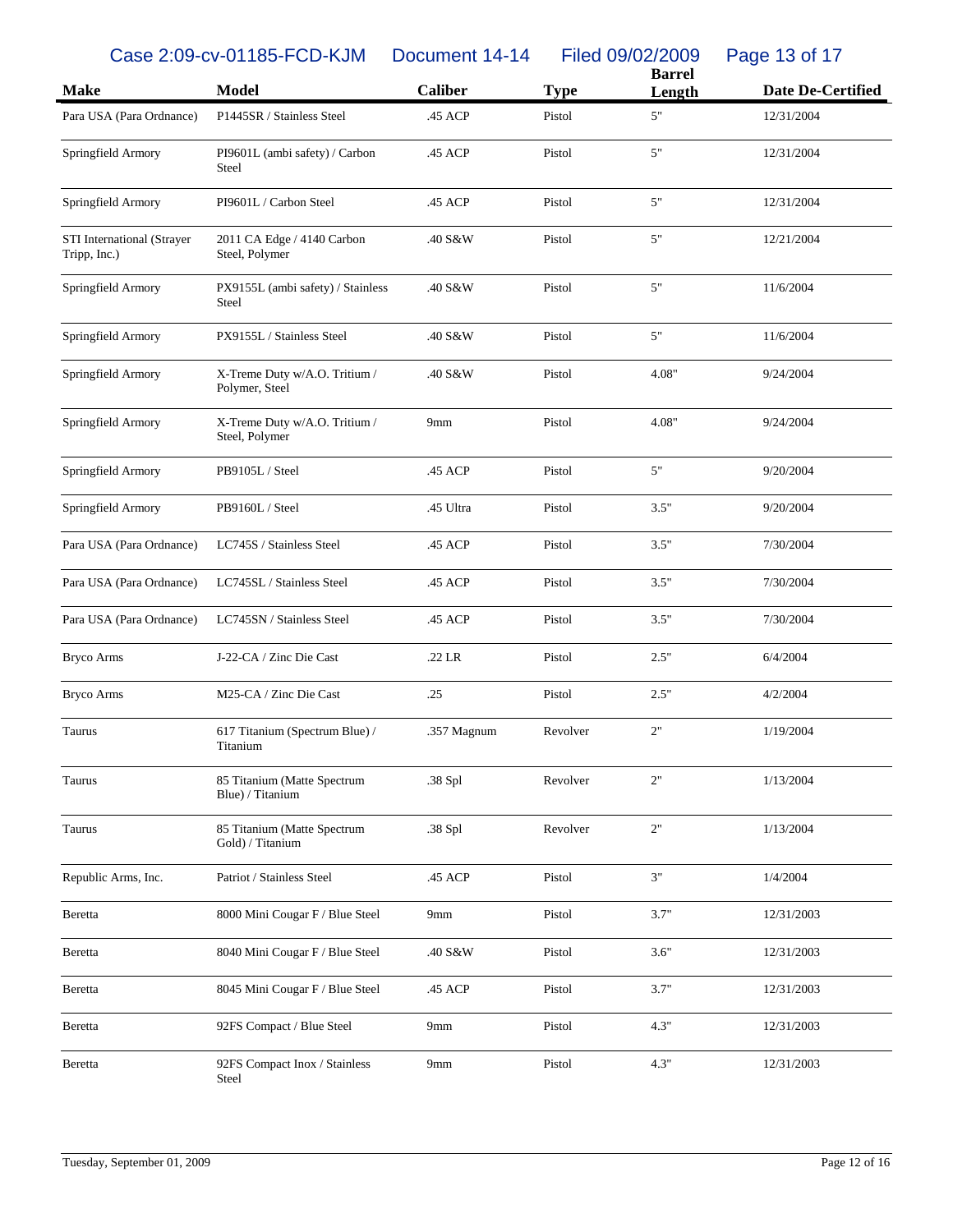Case 2:09-cv-01185-FCD-KJM Document 14-14 Filed 09/02/2009 Page 14 of 17

| <b>Make</b>              | <b>Model</b>                                             | <b>Caliber</b> | <b>Type</b> | <b>Barrel</b><br>Length | <b>Date De-Certified</b> |
|--------------------------|----------------------------------------------------------|----------------|-------------|-------------------------|--------------------------|
| Beretta                  | 92FS Compact Type M Inox /<br><b>Stainless Steel</b>     | 9mm            | Pistol      | 4.3"                    | 12/31/2003               |
| Beretta                  | 92G Elite / Blue Steel                                   | 9mm            | Pistol      | 4.7"                    | 12/31/2003               |
| Beretta                  | 96G Elite / Blue Steel, Stainless                        | .40 S&W        | Pistol      | 4.7"                    | 12/31/2003               |
| Phoenix Arms             | HP22 (Nickel) / Alloy                                    | $.22$ LR       | Pistol      | 5"                      | 12/31/2003               |
| Smith & Wesson           | 342 / Alloy, Titanium                                    | .38 Spl $+P$   | Revolver    | 1.87"                   | 12/31/2003               |
| Springfield Armory       | PX9242L (ambi safety) / Carbon<br>Steel, Alloy           | .45 ACP        | Pistol      | 4"                      | 12/31/2003               |
| Springfield Armory       | PX9242L / Carbon Steel, Alloy                            | .45 ACP        | Pistol      | 4"                      | 12/31/2003               |
| Sturm, Ruger & Co.       | KP4B (22/45 Target) / Stainless<br>Steel, Polymer        | $.22$ LR       | Pistol      | 4"                      | 12/31/2003               |
| Beretta                  | U22 Neos 4.5 / Steel, Polymer                            | .22 LR         | Pistol      | 4.5"                    | 12/3/2003                |
| Beretta                  | M9 Ltd. Edition / Blue Steel                             | 9mm            | Pistol      | 4.92"                   | 11/14/2003               |
| Springfield Armory       | PI9603L (ambi safety) / Steel                            | .40 S&W        | Pistol      | 5"                      | 11/6/2003                |
| Springfield Armory       | PI9603L / Steel                                          | .40 S&W        | Pistol      | 5"                      | 11/6/2003                |
| Charles Daly             | CDGR6036 1911A-1 / Stainless,<br><b>Blue Steel</b>       | .45 ACP        | Pistol      | 5"                      | 8/2/2003                 |
| Kimber                   | Ultra CDP Elite II / Stainless<br>Steel, Alum. Alloy     | .45 ACP        | Pistol      | 3"                      | 7/17/2003                |
| Kimber                   | Ultra CDP Elite STS II / Stainless<br>Steel, Alum. Alloy | .45 ACP        | Pistol      | 3"                      | 7/17/2003                |
| Kimber                   | Pro Eclipse II / Stainless Steel                         | .45 ACP        | Pistol      | 4"                      | 6/27/2003                |
| <b>Bryco Arms</b>        | Valor 380 / Zinc Die Cast                                | .380           | Pistol      | 3.75"                   | 6/4/2003                 |
| Para USA (Para Ordnance) | T1640EL / Steel                                          | .40 S&W        | Pistol      | 5"                      | 5/7/2003                 |
| Para USA (Para Ordnance) | T1640EN / Steel                                          | .40 S&W        | Pistol      | 5"                      | 5/7/2003                 |
| Para USA (Para Ordnance) | T1640ER / Steel                                          | .40 S&W        | Pistol      | $5"$                    | 5/7/2003                 |
| Charles Daly             | CDGR2077 DDA 10-45 / Blue<br>Steel, Polymer, Chrome      | .45 ACP        | Pistol      | 3.62"                   | 4/26/2003                |
| Charles Daly             | CDGR2084 DDA 10-45 / Blue<br>Steel, Polymer, Chrome      | .45 ACP        | Pistol      | 3.62"                   | 4/26/2003                |
| Charles Daly             | CDGR2099 DDA 10-45 / Blue<br>Steel, Polymer, Chrome      | .45 ACP        | Pistol      | 3.62"                   | 4/26/2003                |
| Charles Daly             | CDGR2141 DDA 10-45 / Blue<br>Steel, Polymer, Chrome      | .45 ACP        | Pistol      | 4.37"                   | 4/26/2003                |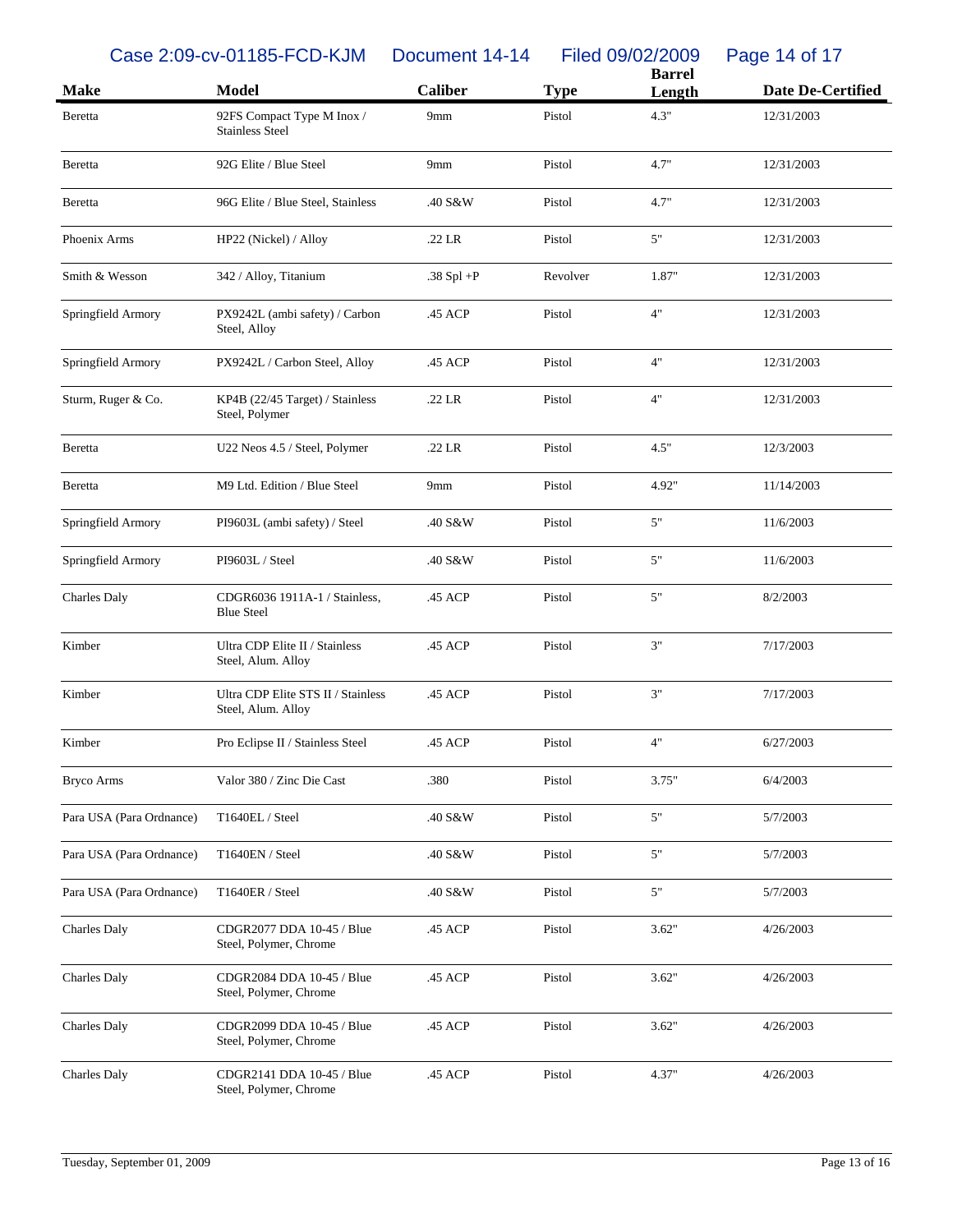Case 2:09-cv-01185-FCD-KJM Document 14-14 Filed 09/02/2009 Page 15 of 17

|                          |                                                           |                |             | <b>Barrel</b> |                          |
|--------------------------|-----------------------------------------------------------|----------------|-------------|---------------|--------------------------|
| <b>Make</b>              | <b>Model</b>                                              | <b>Caliber</b> | <b>Type</b> | Length        | <b>Date De-Certified</b> |
| Colt                     | Police Positive / Blue Steel                              | .38 Spl        | Revolver    | 4"            | 4/26/2003                |
| Davis Industries         | D-22 Satin / Alloy                                        | $.22$ LR       | Derringer   | 2.4"          | 4/26/2003                |
| Kimber                   | Custom Eclipse II / Stainless Steel                       | .45 ACP        | Pistol      | 5"            | 4/26/2003                |
| Kimber                   | STS Gold Match SE II / Stainless<br>Steel                 | .45 ACP        | Pistol      | 5"            | 4/26/2003                |
| Davis Industries         | D-38 Blue / Steel, Alloy                                  | .38 Spl        | Derringer   | 2.75"         | 4/5/2003                 |
| Davis Industries         | D-38 Chrome / Steel, Alloy                                | .38 Spl        | Derringer   | 2.75"         | 4/5/2003                 |
| Davis Industries         | D-38 Satin / Steel, Alloy                                 | .38 Spl        | Derringer   | 2.75"         | 4/5/2003                 |
| <b>Charles Daly</b>      | CDGR2020 DDA 10-45 / Blue<br>Steel, Black Polymer         | .45 ACP        | Pistol      | 3.62"         | 4/4/2003                 |
| Charles Daly             | CDGR2196 DDA 10-45 / Blue<br>Steel, Polymer, Chrome Steel | .45 ACP        | Pistol      | 4.37"         | 4/4/2003                 |
| Kimber                   | Custom Defender II / Stainless<br>Steel                   | .45 ACP        | Pistol      | 5"            | 3/29/2003                |
| Kimber                   | Target Elite II / Stainless Steel                         | .45 ACP        | Pistol      | 5"            | 3/29/2003                |
| Colt                     | 04012XS Combat Commander /<br>Stainless Steel (brushed)   | .45 ACP        | Pistol      | 4.25"         | 3/12/2003                |
| Davis Industries         | D-22 Chrome / Alloy                                       | $.22$ LR       | Derringer   | 2.4"          | 3/5/2003                 |
| Davis Industries         | D-32 Blue / Alloy, Steel                                  | .32            | Derringer   | 2.4"          | 3/5/2003                 |
| Davis Industries         | D-32 Satin / Alloy, Steel                                 | .32            | Derringer   | 2.4"          | 3/5/2003                 |
| Davis Industries         | DM-22 Chrome / Alloy                                      | .22 Magnum     | Derringer   | 2.4"          | 3/5/2003                 |
| Davis Industries         | DM-22 Satin / Alloy                                       | .22 Magnum     | Derringer   | 2.4"          | 3/5/2003                 |
| Para USA (Para Ordnance) | L1440EL / Steel                                           | .40 S&W        | Pistol      | 3.5"          | 2/28/2003                |
| Para USA (Para Ordnance) | L1440EN / Steel                                           | .40 S&W        | Pistol      | 3.5"          | 2/28/2003                |
| Para USA (Para Ordnance) | L1440ER / Steel                                           | .40 S&W        | Pistol      | 3.5"          | 2/28/2003                |
| Para USA (Para Ordnance) | P1045SL / Stainless Steel                                 | .45 ACP        | Pistol      | 3"            | 2/28/2003                |
| Para USA (Para Ordnance) | P1045SN / Stainless Steel                                 | .45 ACP        | Pistol      | 3"            | 2/28/2003                |
| Para USA (Para Ordnance) | P1045SR / Stainless Steel                                 | .45 ACP        | Pistol      | 3"            | 2/28/2003                |
| Para USA (Para Ordnance) | P1445RL / Steel, Alloy                                    | .45 ACP        | Pistol      | 5"            | 2/28/2003                |
| Para USA (Para Ordnance) | P1445RN / Steel, Alloy                                    | .45 ACP        | Pistol      | 5"            | 2/28/2003                |
| Para USA (Para Ordnance) | P1445RR / Steel, Alloy                                    | .45 ACP        | Pistol      | 5"            | 2/28/2003                |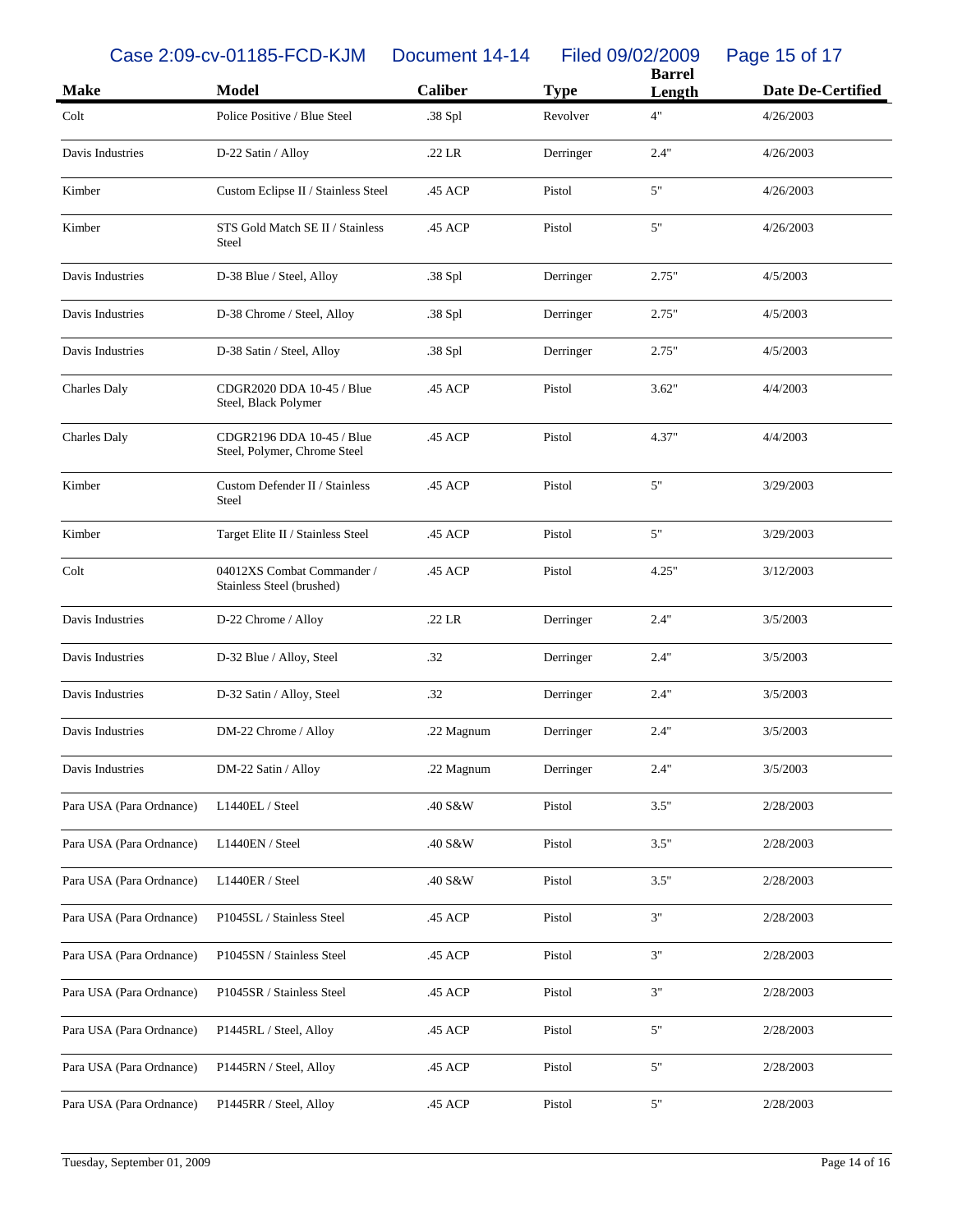Case 2:09-cv-01185-FCD-KJM Document 14-14 Filed 09/02/2009 Page 16 of 17

|                          |                                                      |                |             | <b>Barrel</b> |                          |
|--------------------------|------------------------------------------------------|----------------|-------------|---------------|--------------------------|
| <b>Make</b>              | <b>Model</b>                                         | <b>Caliber</b> | <b>Type</b> | Length        | <b>Date De-Certified</b> |
| Para USA (Para Ordnance) | S1245EL / Steel                                      | .45 ACP        | Pistol      | 3.5"          | 2/28/2003                |
| Para USA (Para Ordnance) | S1245EN / Steel                                      | .45 ACP        | Pistol      | 3.5"          | 2/28/2003                |
| Para USA (Para Ordnance) | S1245ER / Steel                                      | .45 ACP        | Pistol      | 3.5"          | 2/28/2003                |
| Springfield Armory       | PX9162L (ambi safety) / Alloy,<br>Carbon Steel       | .45 ACP        | Pistol      | 3.75"         | 2/8/2003                 |
| Springfield Armory       | PX9162L / Alloy, Carbon Steel                        | .45 ACP        | Pistol      | 3.75"         | 2/8/2003                 |
| Springfield Armory       | PX9507L (ambi safety) / Alloy,<br>Carbon Steel       | .45 ACP        | Pistol      | 3.25"         | 2/8/2003                 |
| Springfield Armory       | PX9507L / Alloy, Carbon Steel                        | .45 ACP        | Pistol      | 3.25"         | 2/8/2003                 |
| Davis Industries         | D32 Chrome / Alloy, Steel                            | .32            | Derringer   | 2.4"          | 2/6/2003                 |
| Davis Industries         | D-22 Blue / Alloy                                    | .22 LR         | Derringer   | 2.4"          | 1/17/2003                |
| Llama (Gabilondo)        | MAX-I Deluxe Blue / Steel                            | .45 ACP        | Pistol      | $5"$          | 1/3/2003                 |
| Davis Industries         | DM-22 Blue / Alloy                                   | .22 Magnum     | Derringer   | 2.4"          | 12/31/2002               |
| Kimber                   | Comp. Alum. STS II / Stainless<br>Steel, Alum. Alloy | .45 ACP        | Pistol      | 4"            | 12/31/2002               |
| Kimber                   | Compact II / Blue Steel                              | .45 ACP        | Pistol      | 4"            | 12/31/2002               |
| Para USA (Para Ordnance) | P1045RL / Steel, Alloy                               | .45 ACP        | Pistol      | 3"            | 12/31/2002               |
| Para USA (Para Ordnance) | P1045RN / Steel, Alloy                               | .45 ACP        | Pistol      | 3"            | 12/31/2002               |
| Para USA (Para Ordnance) | P1045RR / Steel, Alloy                               | .45 ACP        | Pistol      | 3"            | 12/31/2002               |
| Para USA (Para Ordnance) | P1245EL / Steel                                      | .45 ACP        | Pistol      | 3.5"          | 12/31/2002               |
| Para USA (Para Ordnance) | P1245EN / Steel                                      | .45 ACP        | Pistol      | 3.5"          | 12/31/2002               |
| Para USA (Para Ordnance) | P1245ER / Steel                                      | .45 ACP        | Pistol      | 3.5"          | 12/31/2002               |
| Para USA (Para Ordnance) | P1640EL / Steel                                      | .40 S&W        | Pistol      | 5"            | 12/31/2002               |
| Para USA (Para Ordnance) | P1640EN / Steel                                      | .40 S&W        | Pistol      | 5"            | 12/31/2002               |
| Para USA (Para Ordnance) | P1640ER / Steel                                      | .40 S&W        | Pistol      | 5"            | 12/31/2002               |
| Para USA (Para Ordnance) | P1640SL / Stainless Steel                            | .40 S&W        | Pistol      | 5"            | 12/31/2002               |
| Para USA (Para Ordnance) | P1640SN / Stainless Steel                            | .40 S&W        | Pistol      | 5"            | 12/31/2002               |
| Para USA (Para Ordnance) | P1640SR / Stainless Steel                            | .40 S&W        | Pistol      | 5"            | 12/31/2002               |
| Kimber                   | Pro Shadow / Blue Steel,<br>Aluminum                 | .45 ACP        | Pistol      | $4"$          | 11/6/2002                |